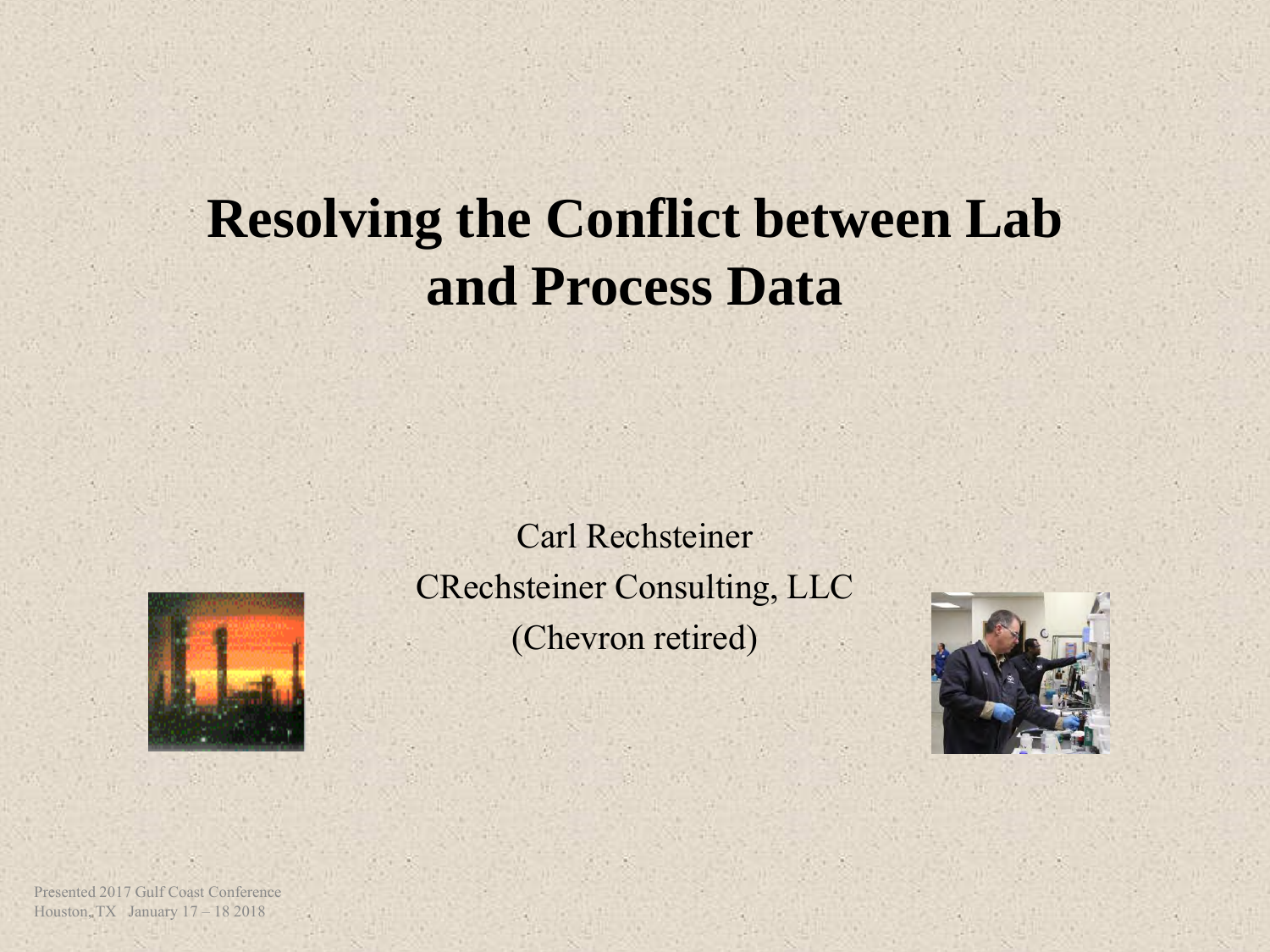# Abstract

**Resolving the Conflict between Lab and Process Data 1:00-1:20** *Dr. Carl Rechsteiner* CRechsteiner Consulting (Chevron retired)

The conflict between lab and process data has always existed because the process data doesn't always match the lab data. The lab's primary function is to validate and certify products and it is therefore the adjudicator should discrepancies in data arise. Consequently, if the two sources of information do not conform, the process side is required to make the necessary changes, corrections, and adjustments; hence the conflict.

This paper explores data results for petroleum fraction samples ranging up to C44 or 535 ºC end boiling point on a lab and a process gas chromatograph (GC) wherein the same hardware and methods were used. The two GC's differ only in their sample introduction, sample volume and start time. The paper will discuss the operational parameters and the differences in results from liquid syringe autosampler based inlets used in laboratories to rotary valve based inlets required in the process.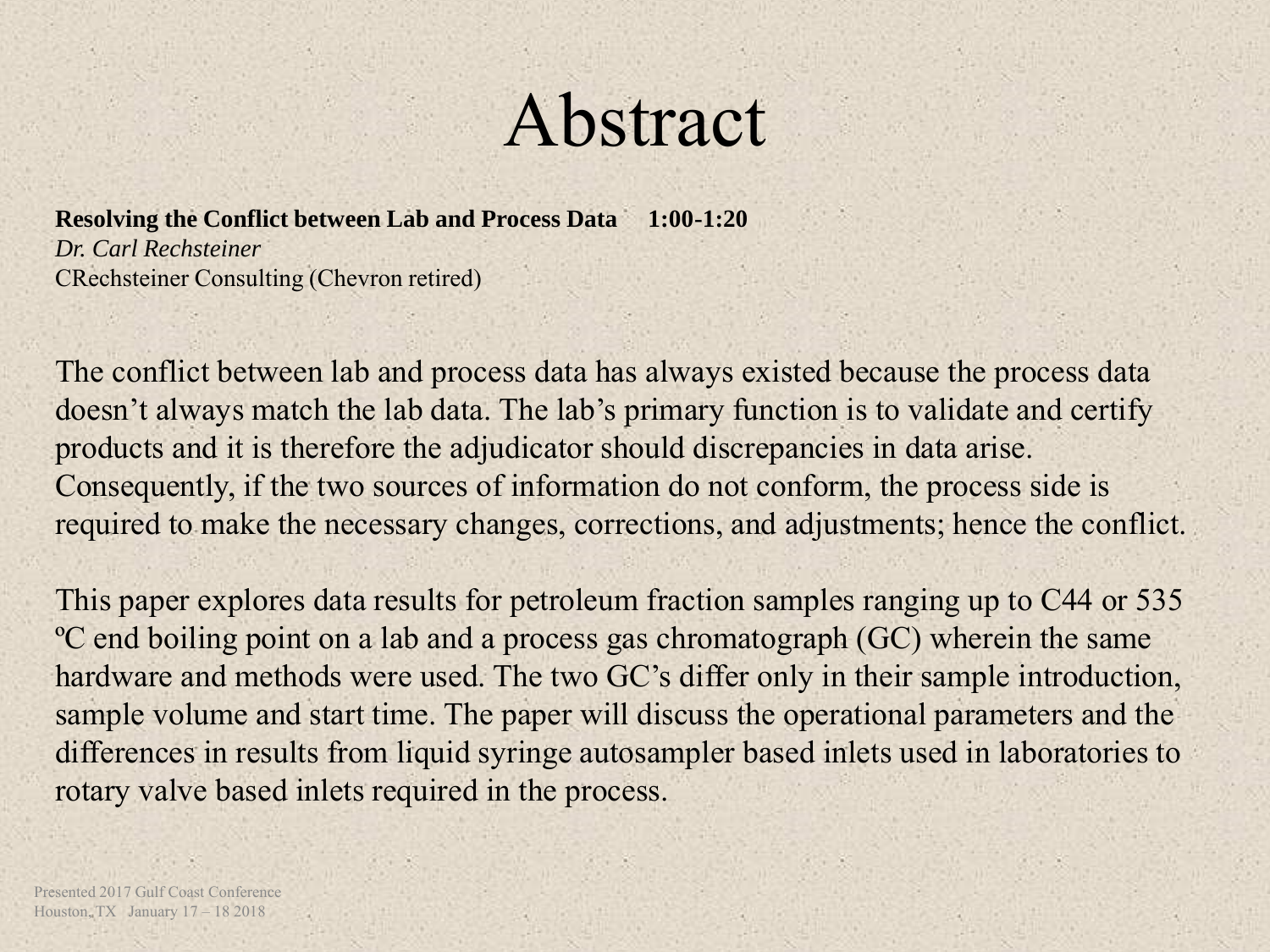## Reasons for "Conflicts" Objectives, Requirements, Tools (ORT)

#### **Laboratory Process**

**Objectives** Product Release Process Troubleshooting Methods Development/Improvement

Stable Operations Performance Indicators Corrective Actions

**Requirements** Meet Product Specifications Meet Data Quality Objectives Auditable Data

Speed to make control decisions Repeatability Data Consistency

**Tools** Laboratory grade instruments Adherence to standard protocols (ASTM) Statistical quality control Discrete samples

Mixture of instruments and sensors Inferential spectroscopic common Locally developed assessments Continuous flow

To resolve "conflicts" need systems that can meet both the lab and process (ORT) in a safe, sustainable way.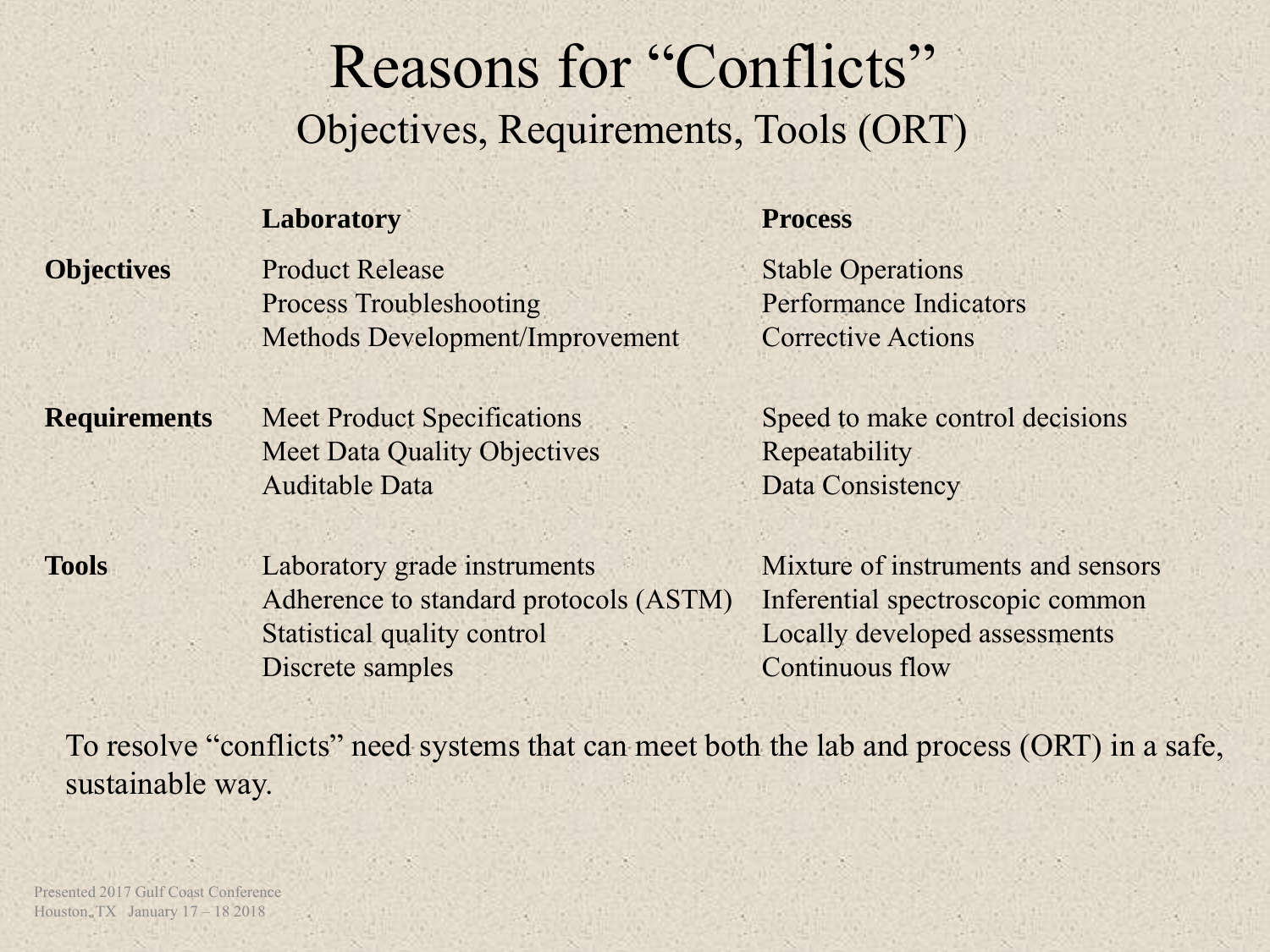#### Practical Solution A Single Instrumental Core for Both Lab and Process

The initial Calidus strategy was to design a system that would span applications in both realms. A natural extension is to make it mobile.







### LAB PROCESS TRANSPORTABLE



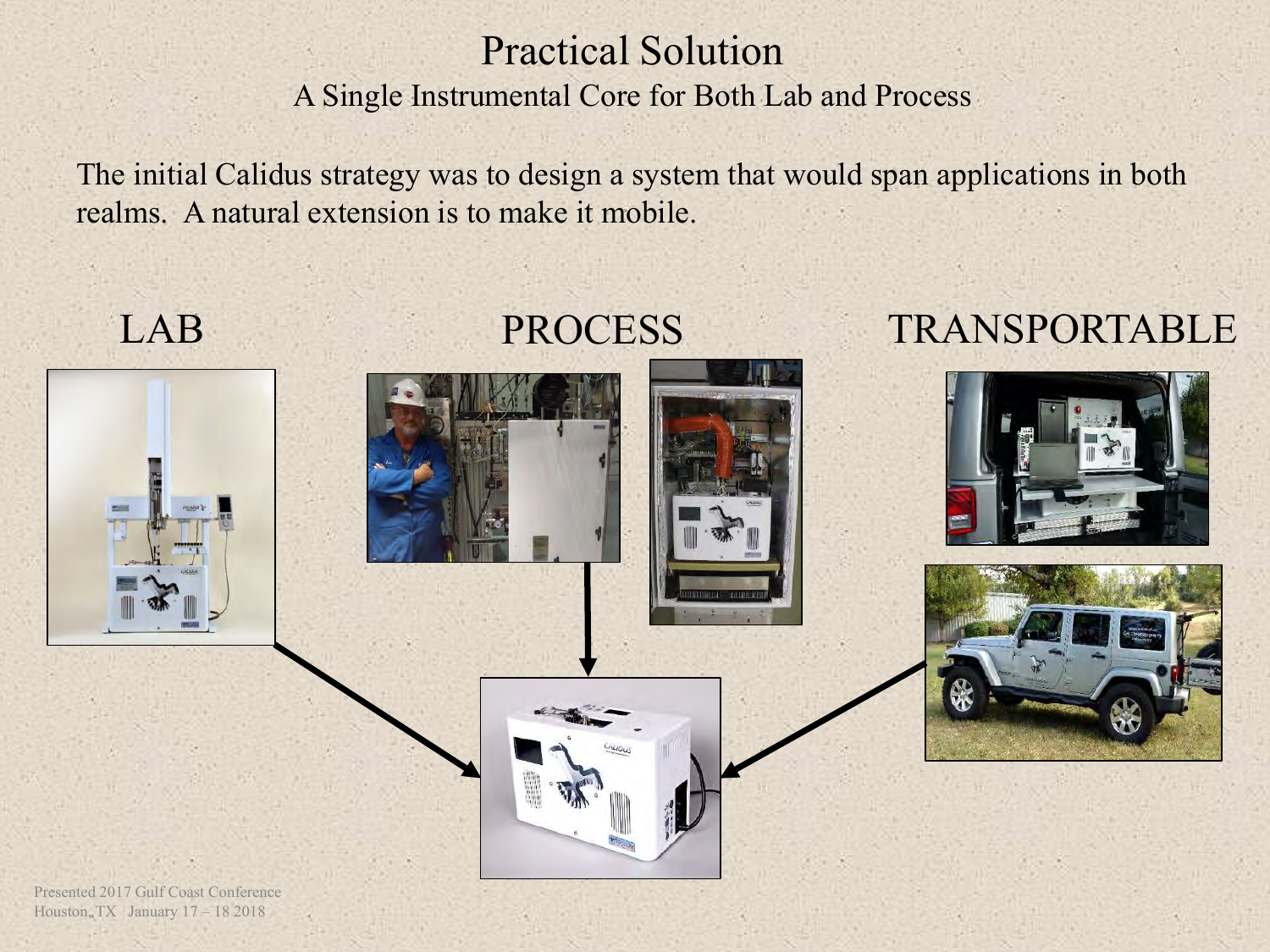#### Sample Delivery System

The core difference between lab and process versions is how the sample is introduced (discrete or continuous). The separation components, detectors, etc. are the same. The exterior casing is appropriate to the local environment.





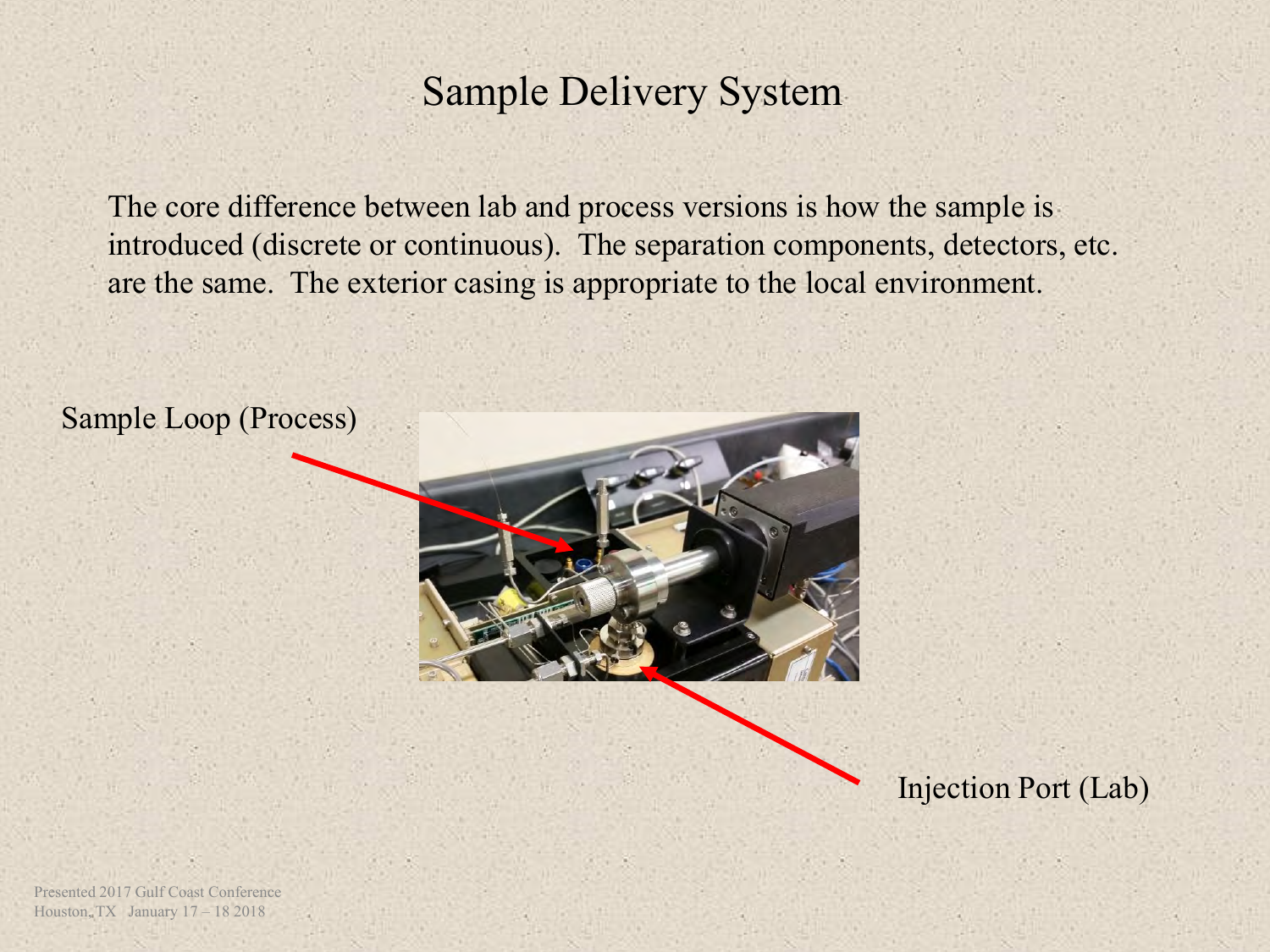## Lab Application – Simulated Distillation (SimDis) Calidus 101-HT with Liquid Syringe Autosampler

- ASTM D7798 was followed
	- Split injection
		- $350^{\circ}$ C
		- 70 nanoliter sample injected
		- Split ratio  $\sim$  50:1
	- $-$  FID at 350 $^{\circ}$ C
	- MXT-1 HT resistively heated capillary stainless steel column module
		- 320 micron ID x 0.2 micron film x 2 meter length
		- Initial temperature  $40^{\circ}$ C
		- Programmed temperature rate  $2^{\circ}C$  per second
		- Final temperature  $385^{\circ}$ C

## – **Injection to injection cycle time <5 minutes**





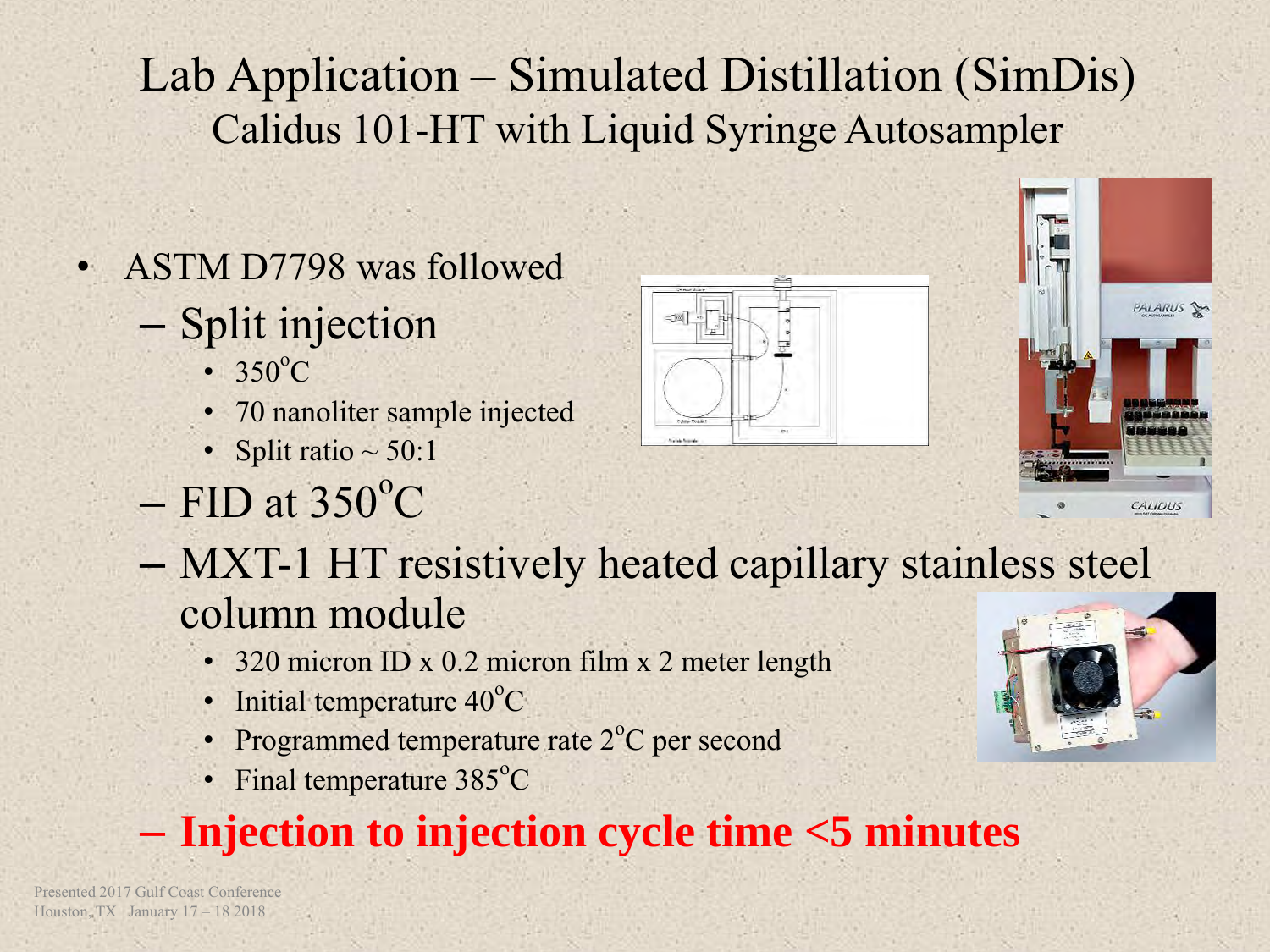## Blank Chromatogram

Injection of an empty, clean syringe

Demonstrates that the inlet is clean, the column is clean and the FID is performing properly. There is no contamination and the system is ready for operation on calibration standards.

100

Time - Seconds

 $120$ 

140

 $200$ 

Calidus Data/Demo 101 SN0101B\160914 Autosampler\1609141051 Blank 0004 BND

**260000** 

240000

220000

200000

180000

160000

140000

120000

 $100000$ 

 $80000$ 

60000

 $A0000$ 

20000

Blank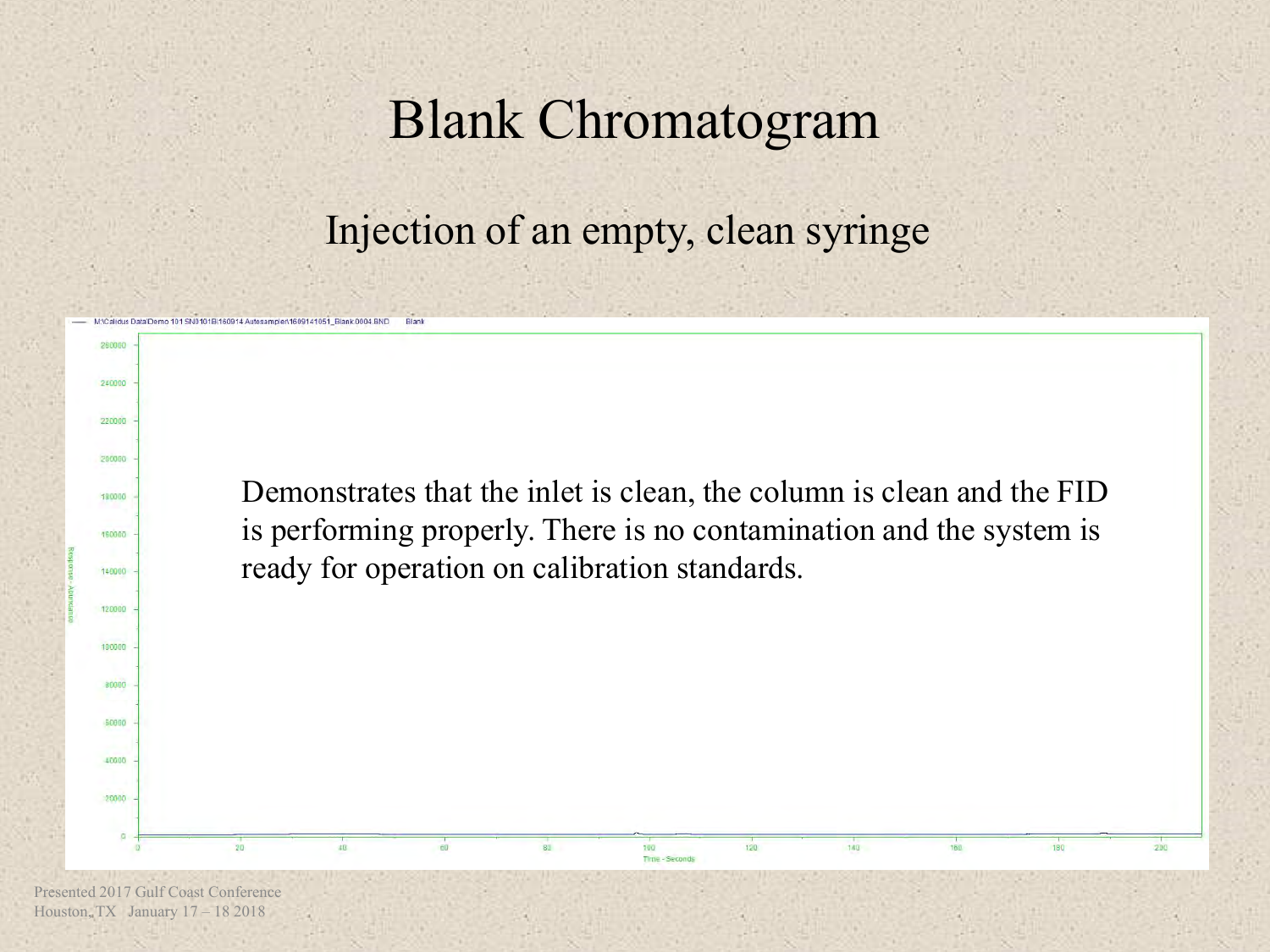## Retention Time Standard Mix

Standard mix, n-C<sub>5</sub> to n-C<sub>44</sub> in  $CS_2$  solvent injected

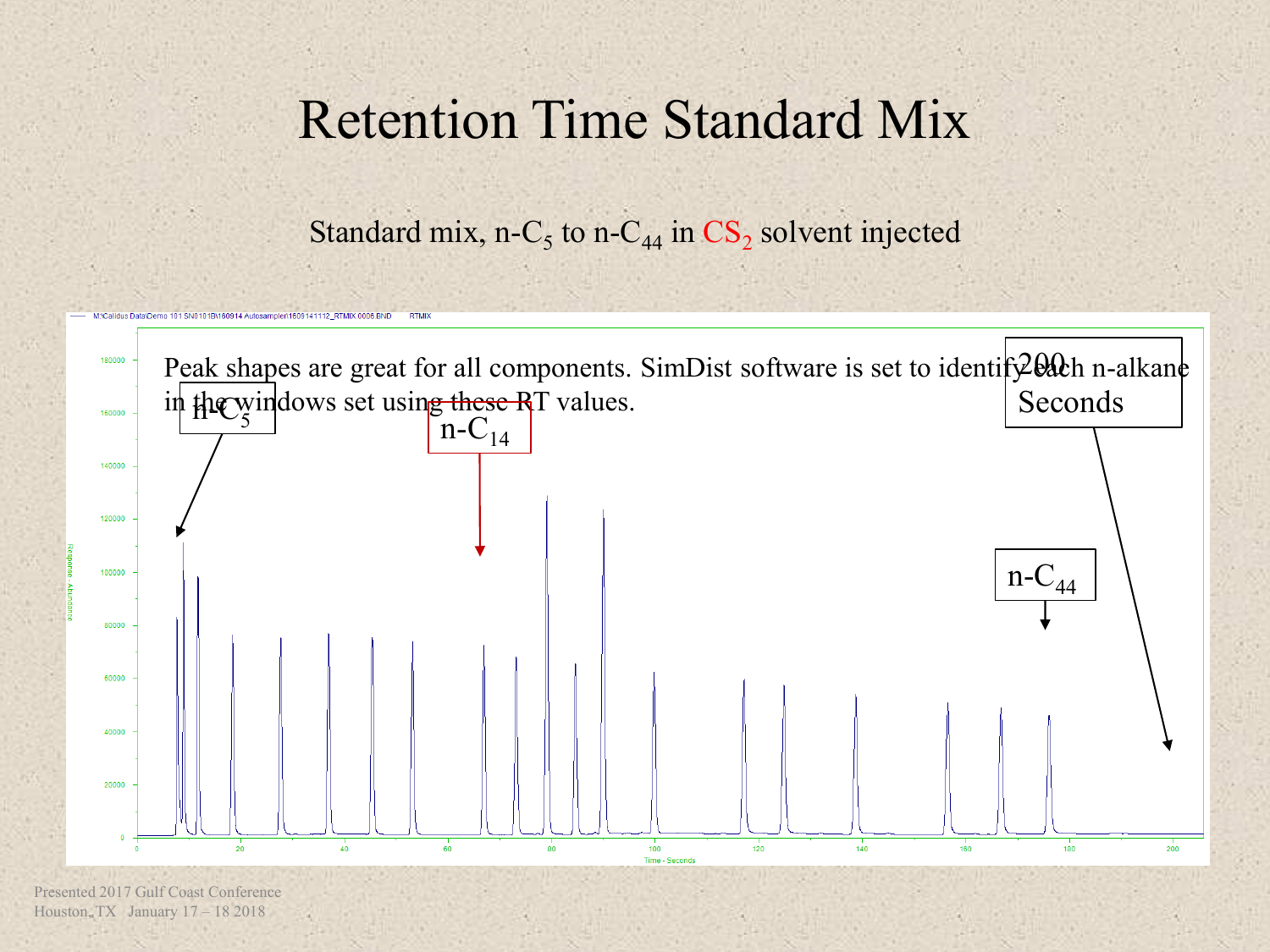## Reference Gas Oil Example

Run completed in 200 seconds, 100 second cool-down until ready to inject new sample

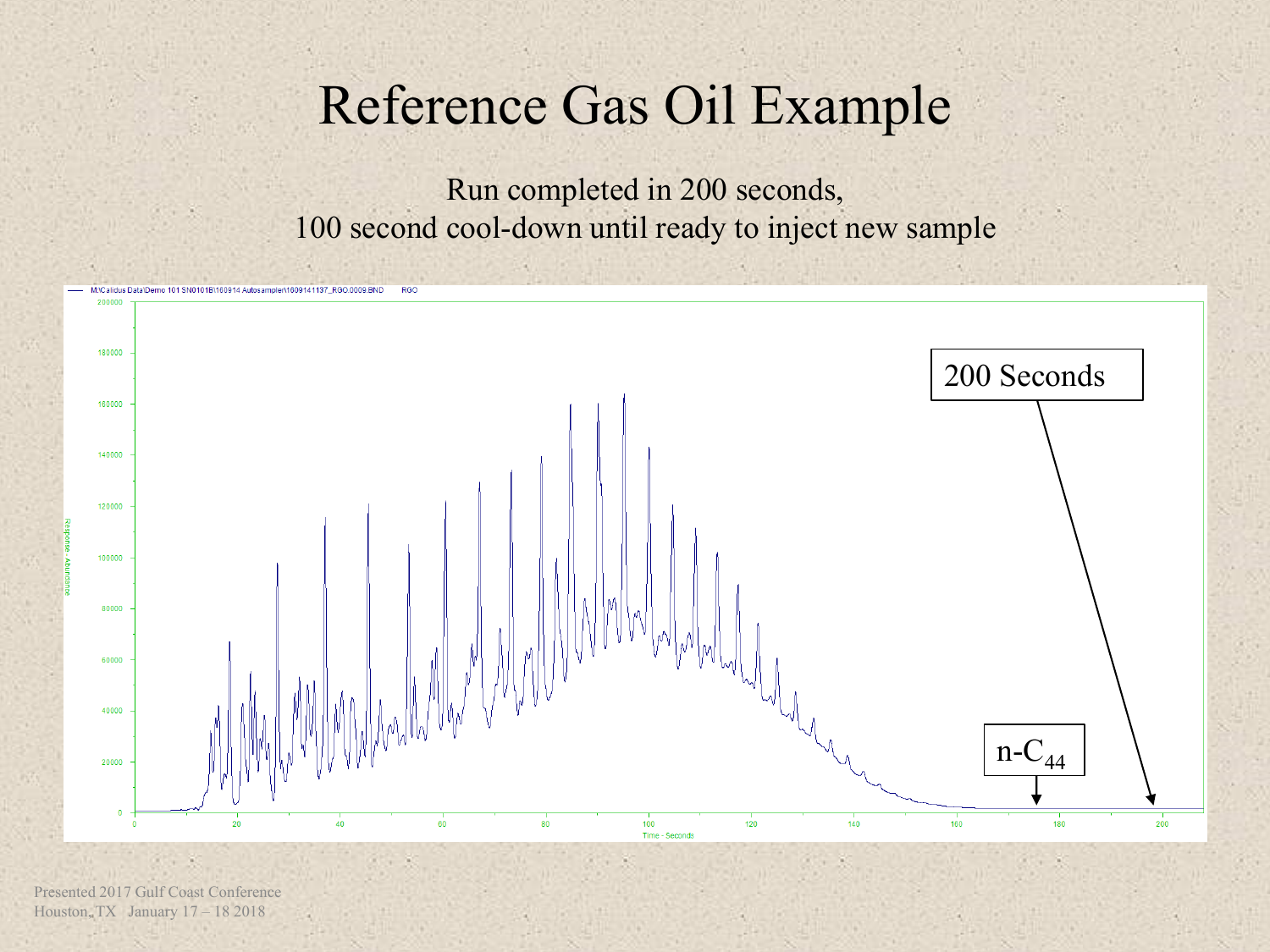# RGO SimDis Results (Lab)

All boiling points are within the tolerance of ASTM D-7798 method.

| $RGO$ ( $oF$ ) |          |          |                   |               |  |  |  |  |
|----------------|----------|----------|-------------------|---------------|--|--|--|--|
|                |          | D-7798   |                   |               |  |  |  |  |
| $%$ OFF        | Accepted | Measured | <b>Difference</b> | Specification |  |  |  |  |
| <b>IBP</b>     | 239      | 236.4    | $-2.6$            | 12.6          |  |  |  |  |
| 10             | 349      | 346.1    | $-2.9$            | 8             |  |  |  |  |
| 20             | 435      | 434.3    | $-0.7$            | 9             |  |  |  |  |
| 30             | 499      | 498.3    | $-0.7$            | 8.6           |  |  |  |  |
| 40             | 552      | 552.2    | 0.2               | 7.7           |  |  |  |  |
| 50             | 594      | 593.8    | $-0.2$            | 7.7           |  |  |  |  |
| 60             | 629      | 628.7    | $-0.3$            | 7.7           |  |  |  |  |
| 70             | 669      | 669.3    | 0.3               | 7.7           |  |  |  |  |
| 80             | 712      | 713.6    | 1.6               | 7.7           |  |  |  |  |
| 90             | 764      | 767.1    | 3.1               | 7.7           |  |  |  |  |
| <b>FBP</b>     | 887      | 897.9    | 10.9              | 21.2          |  |  |  |  |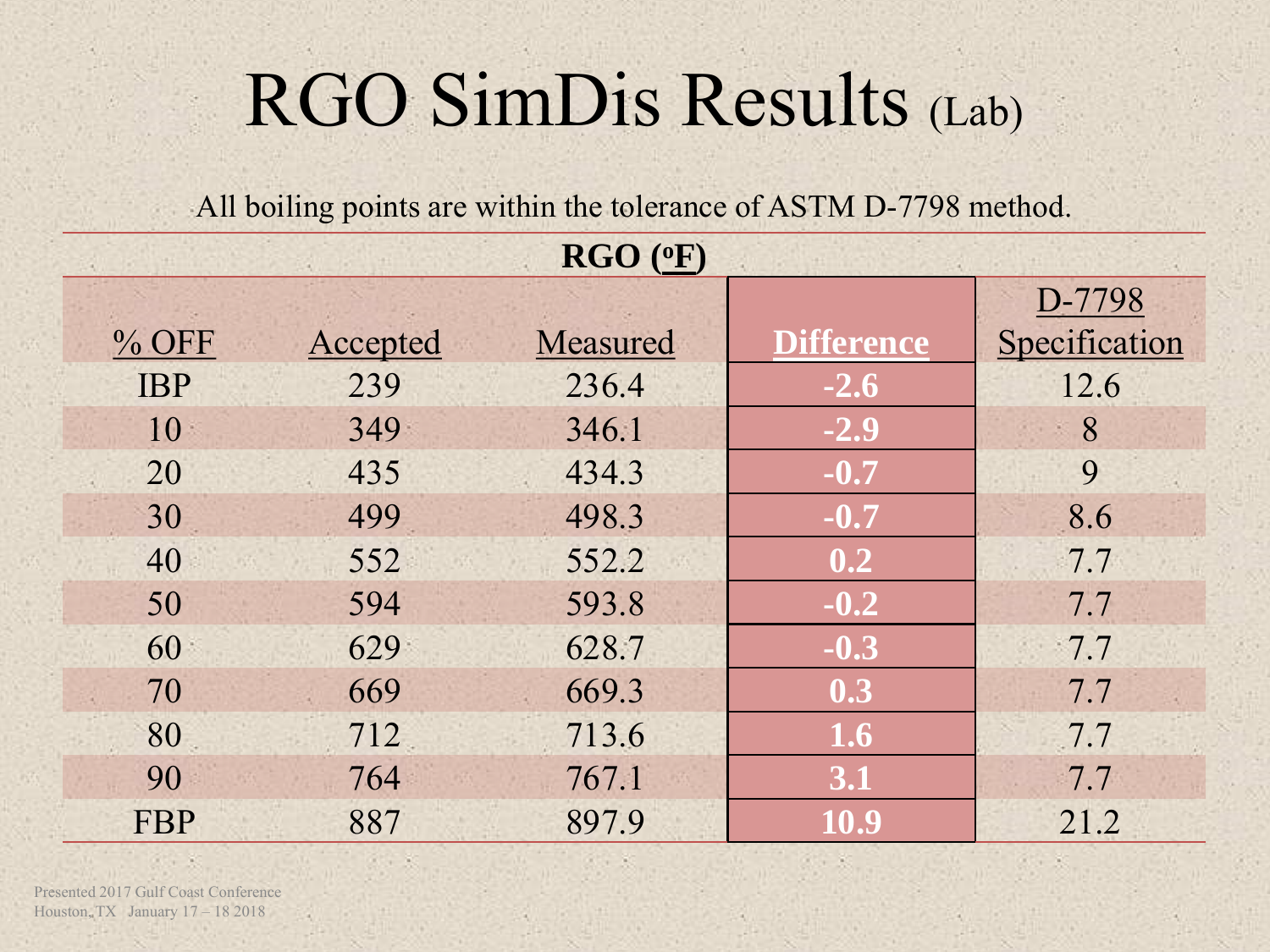## Test Samples Run (Lab) LBD, MBD, HBD, Kerosene

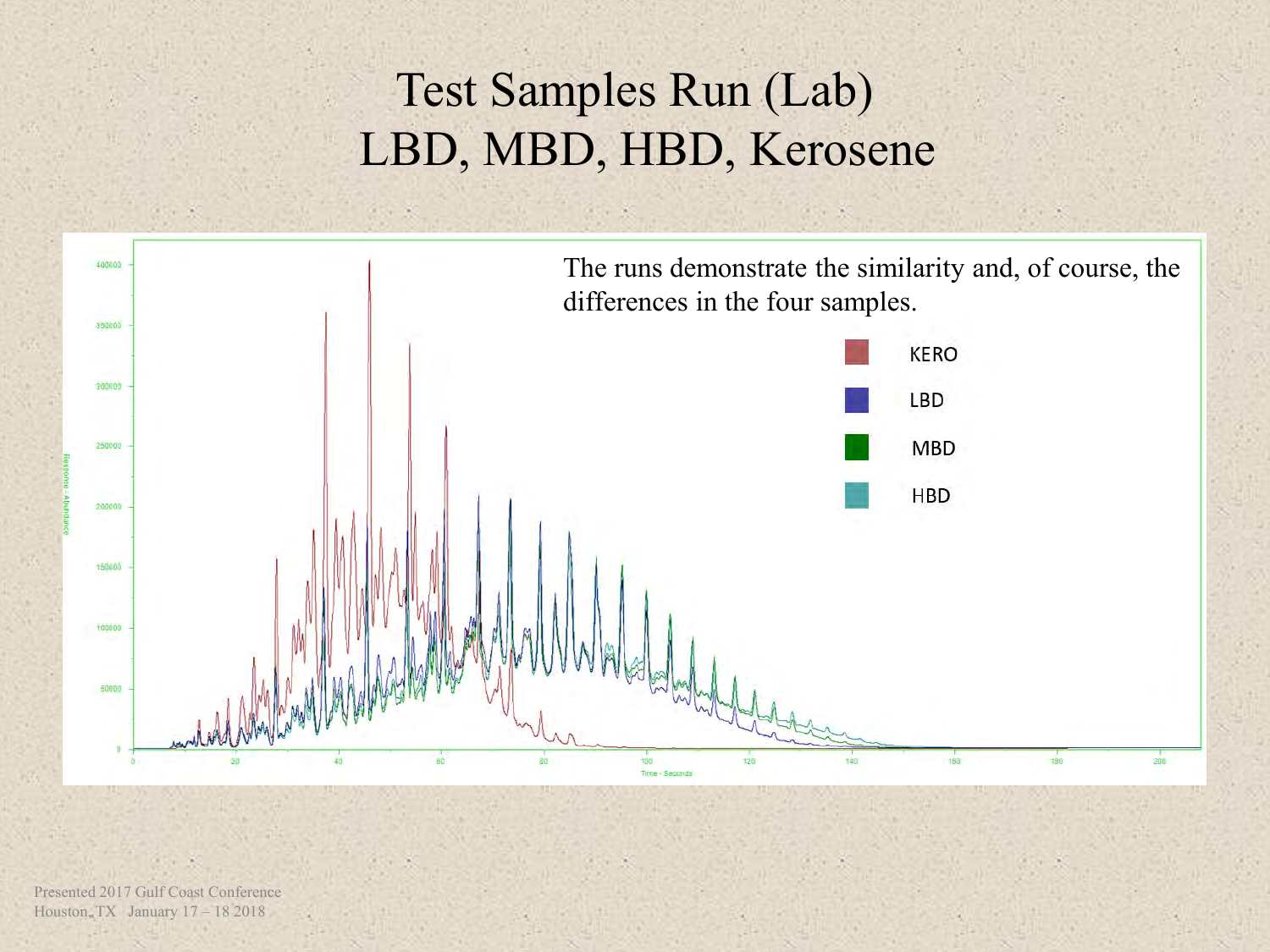#### Process Application – Simulated Distillation (SimDis)

- ASTM D7798 was followed
	- Sample inlet via heated Valco rotary valve
		- Maintained at  $225^{\circ}$ C
		- Syringe loaded with capillary outlet to maintain pressure in the loop
		- 3 second delay was employed for pressure balance reasons (now proven unnecessary)
	- Split injection
		- $350^{\circ}$ C
		- 60 nanoliter sample injected
		- Split ratio  $\sim$  50:1
	- $-$  FID at 350 $^{\circ}$ C
	- MXT-1 HT resistively heated capillary stainless steel column module
		- 320 micron ID x 0.2 micron film x 2 meter length
		- Initial temperature  $40^{\circ}$ C
		- Programmed temperature rate 2°C per second
		- Final temperature  $385^{\circ}$ C
	- Injection to injection cycle time <5 minutes



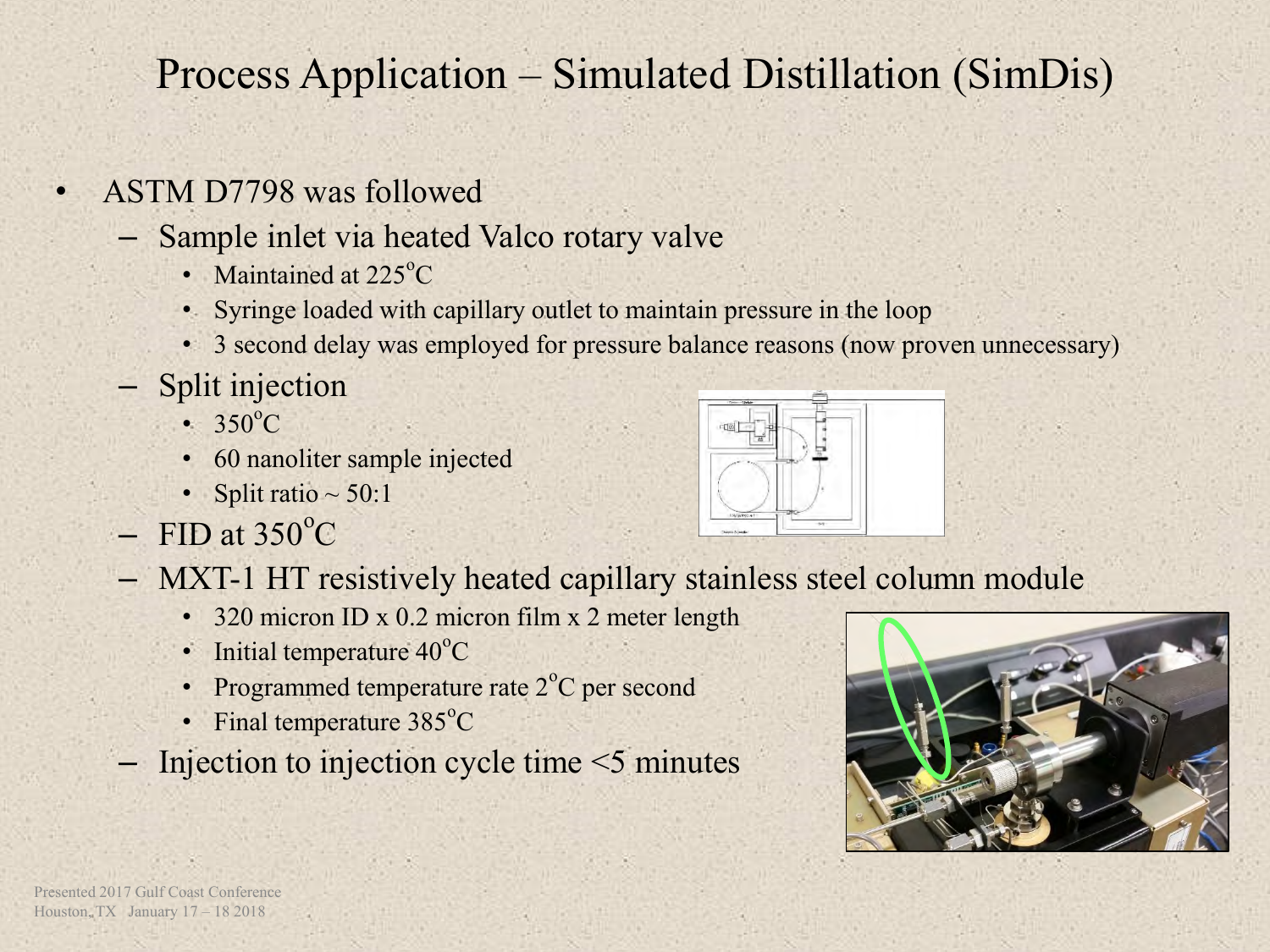## Non-injection Blank

(Valve - actuator is turned off during process GC cycle)

Demonstrates that the inlet is clean, the column is clean and the FID is performing properly. There is no contamination and the system is ready for operation on calibration standards.



Note similarity between process and lab GC performance

Presented 2017 Gulf Coast Conference Houston, TX January 17 – 18 2018

180000

60000

140000

 $120000$ 

100000

60000

60000

40000

20000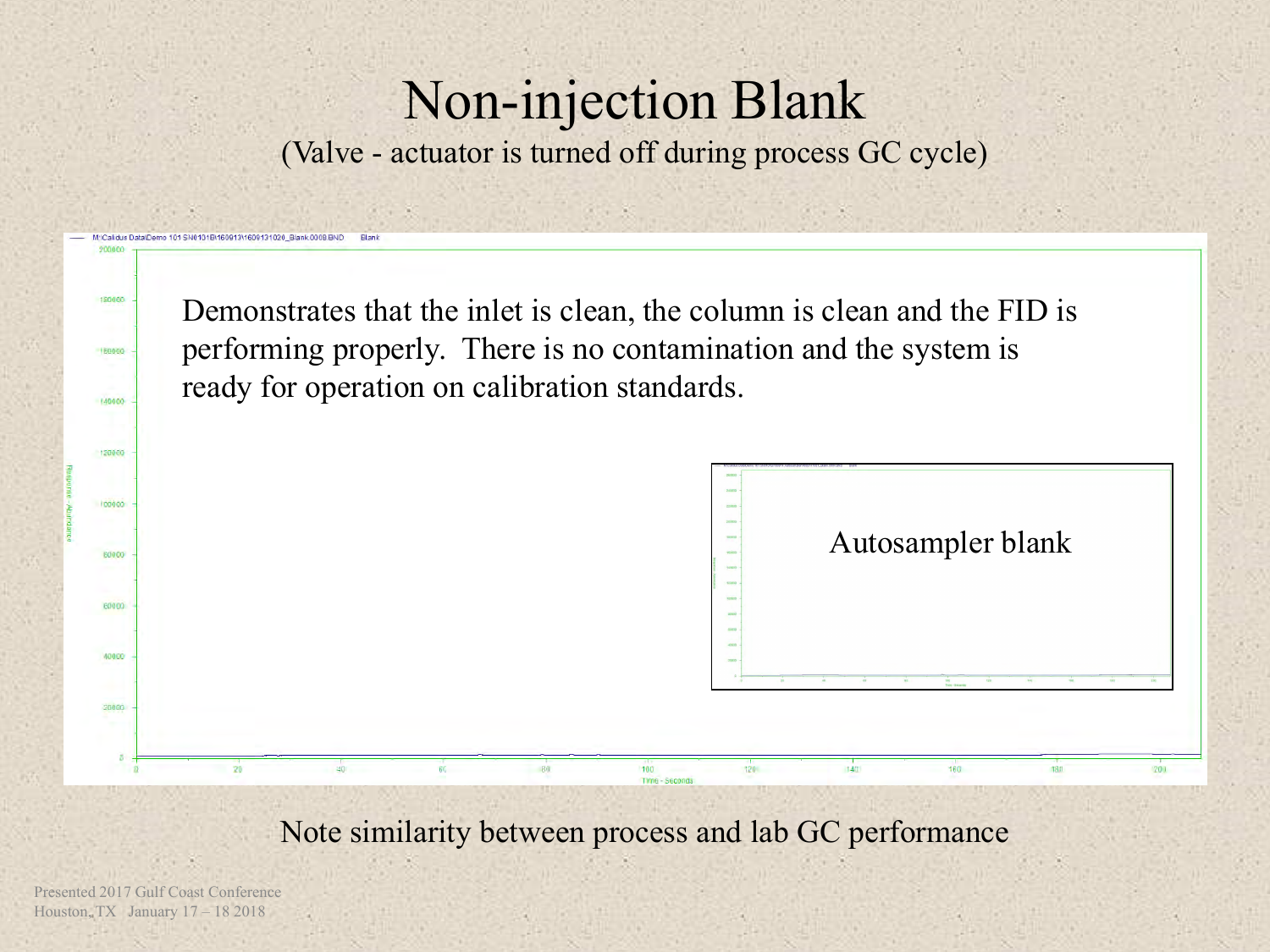## Retention Time Standard Mix

Specially prepared neat n-alkane mix with n-C<sub>14</sub> instead of  $CS_2$  solvent i(used in the lab system)



Note similarity between process and lab GC performance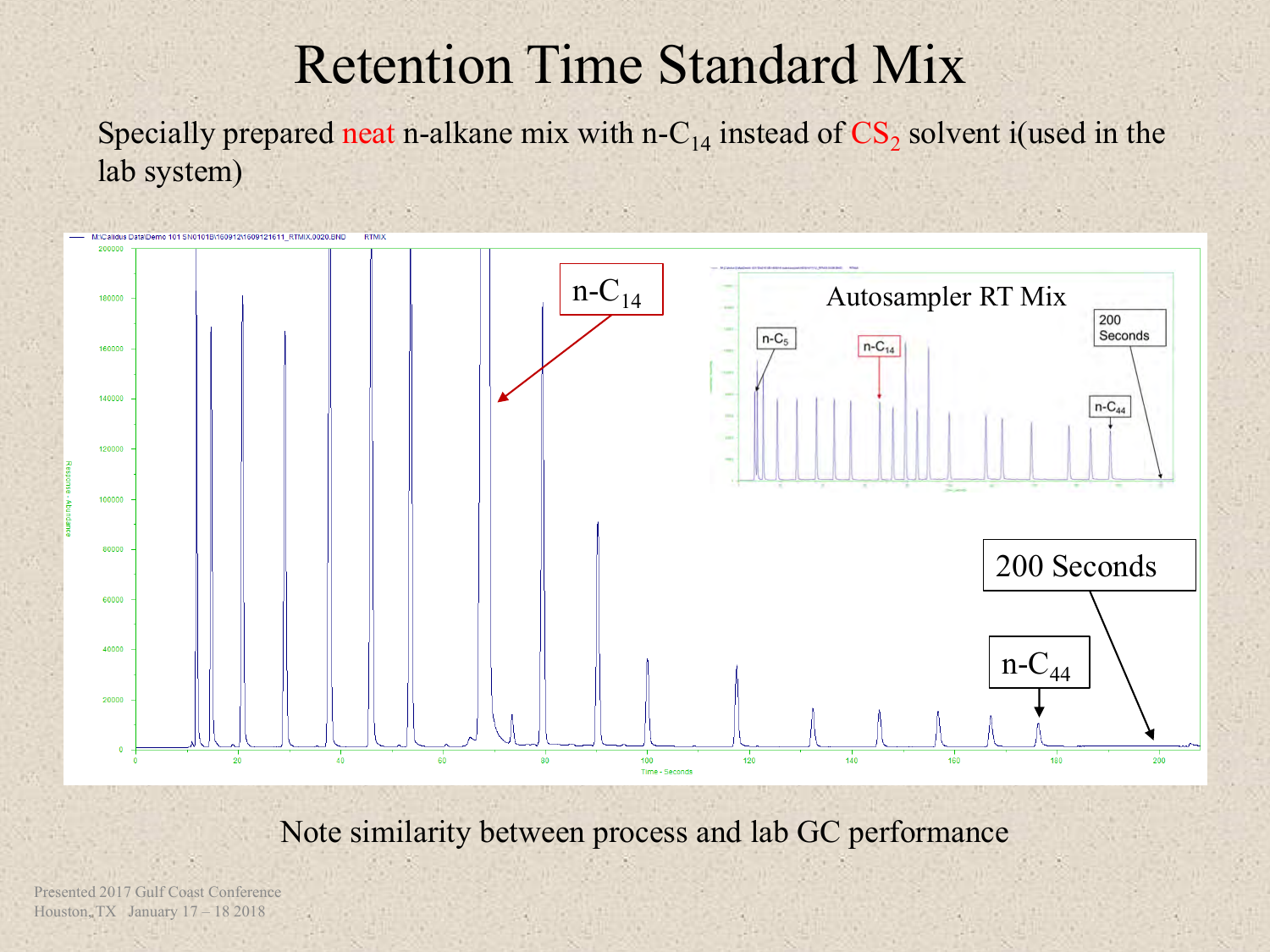## Reference Gas Oil – Process System

(Loop valve injection of the Reference Gas Oil sample)

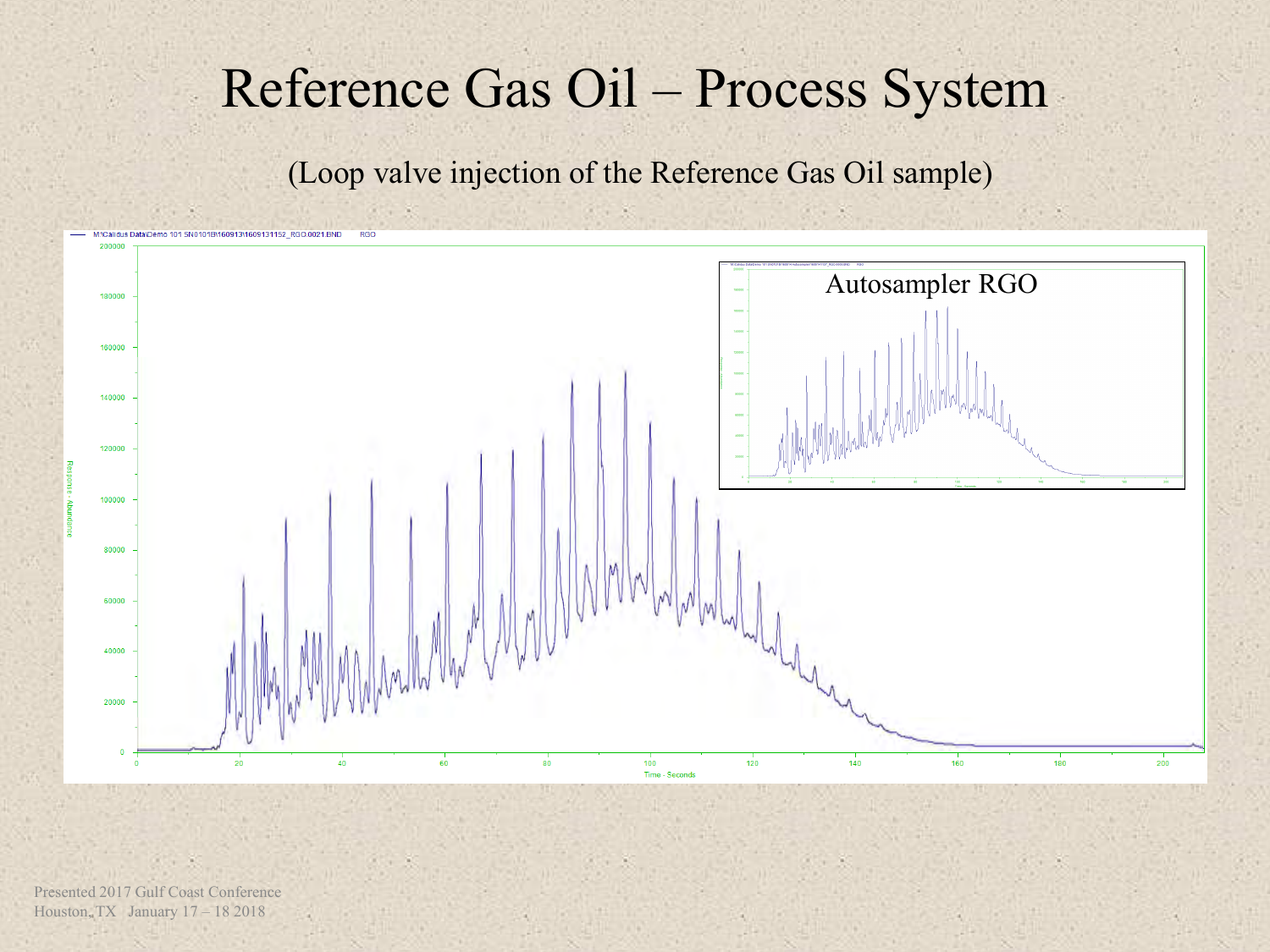# RGO SimDis Results (Process)

#### All boiling points are within the tolerance of ASTM D-7798.

|            |          | $RGO$ ( $\circ$ F) |                   |           |
|------------|----------|--------------------|-------------------|-----------|
|            | Accepted | Measured           |                   | D-7798    |
| $%$ OFF    | Value    | Value              | <b>Difference</b> | Tolerance |
| <b>IBP</b> | 239      | 237.2              | $-1.8$            | 12.6      |
| 10         | 349      | 347.1              | $-1.9$            | 8         |
| 20         | 435      | 437.1              | 2.1               | 9         |
| 30         | 499      | 496.9              | $-2.1$            | 8.6       |
| 40         | 552      | 556.5              | 4.5               | 7.7       |
| 50         | 594      | 596.6              | 2.6               | 7.7       |
| 60         | 629      | 629.9              | 0.9               | 7.7       |
| 70         | 669      | 671.0              | 2.0               | 7.7       |
| 80         | 712      | 714.5              | 2.5               | 7.7       |
| 90         | 764      | 767.0              | 3.0               | 7.7       |
| <b>FBP</b> | 887      | 889.0              | 2.0               | 21.2      |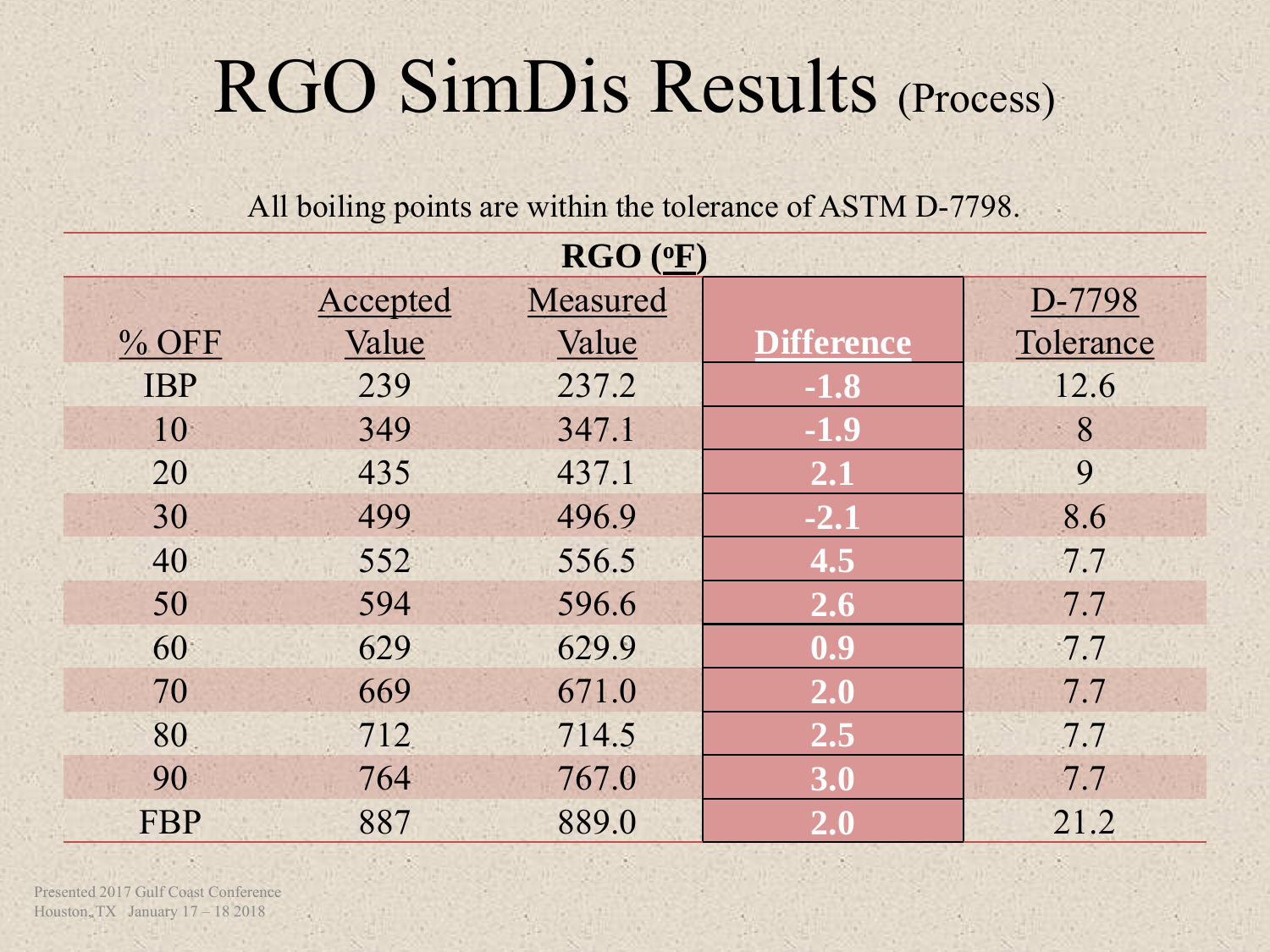## Test Samples Run (Process) LBD, MBD, HBD, Kerosene

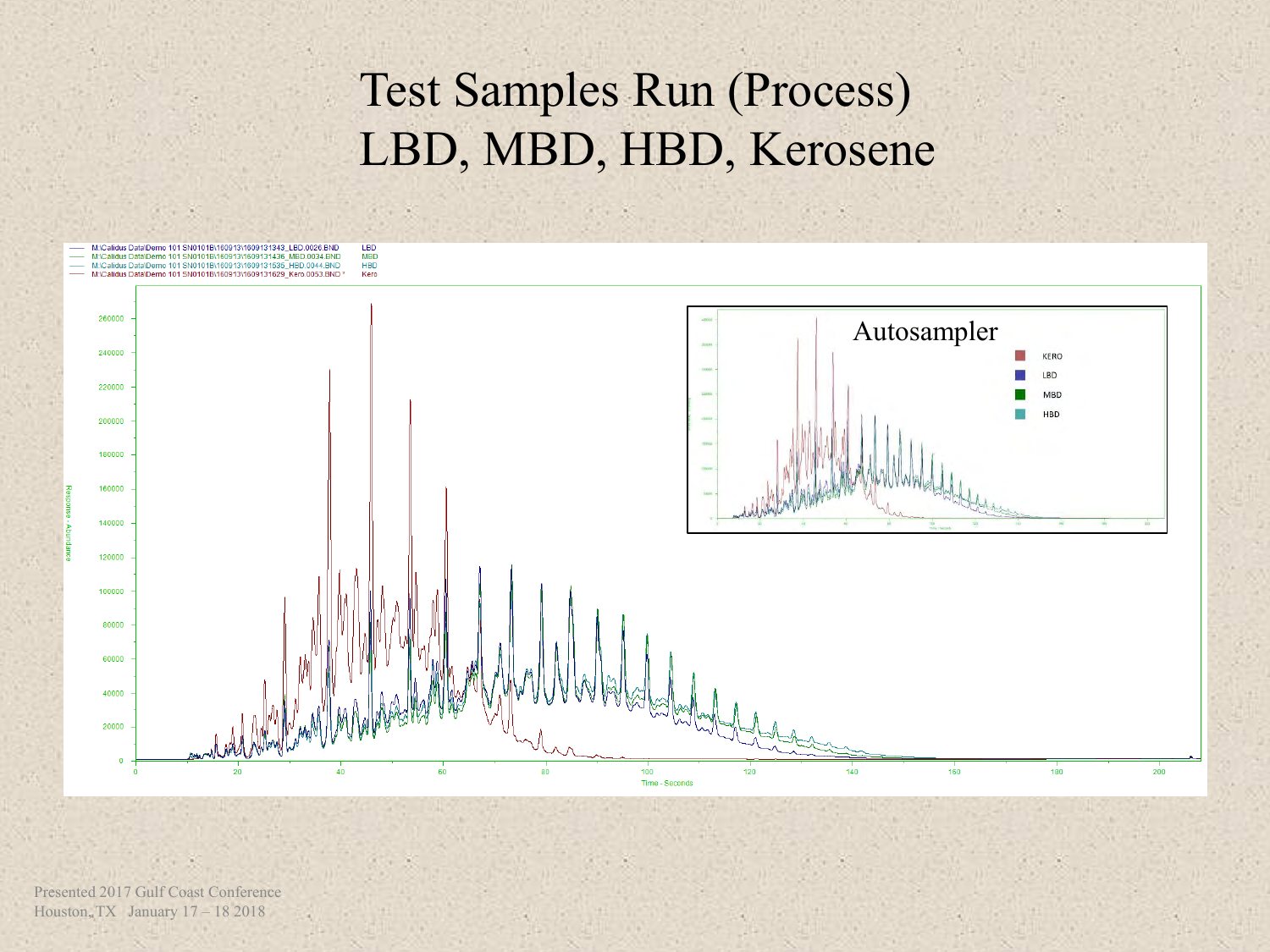# RGO (Autosampler Minus Valve Results)

|            | <b>RGO Lab</b>    | <b>RGO Process</b> |                   |                   |
|------------|-------------------|--------------------|-------------------|-------------------|
| $%$ OFF    | $BP({}^{\circ}F)$ | $%$ OFF            | $BP({}^{\circ}F)$ | <b>Difference</b> |
| <b>IBP</b> | 236.4             | <b>IBP</b>         | 237.2             | 0.8               |
| 10         | 346.1             | 10                 | 347.1             | 1.0               |
| 20         | 434.3             | 20                 | 437.1             | 2.8               |
| 30         | 498.3             | 30                 | 496.9             | $-1.4$            |
| 40         | 552.2             | 40                 | 556.5             | 4.3               |
| 50         | 593.8             | 50                 | 596.6             | 2.8               |
| 60         | 628.7             | 60                 | 629.9             | 1.2               |
| 70         | 669.3             | 70                 | 671               | 1.7               |
| 80         | 713.6             | 80                 | 714.5             | 0.9               |
| 90         | 767.1             | 90                 | 767               | $-0.1$            |
| FBP        | 897.9             | <b>FBP</b>         | 889               | $-8.9$            |

Diferrence at 40% off likely due to variation in  $C_{16}$  peak position in calibrant (BP) 548oF)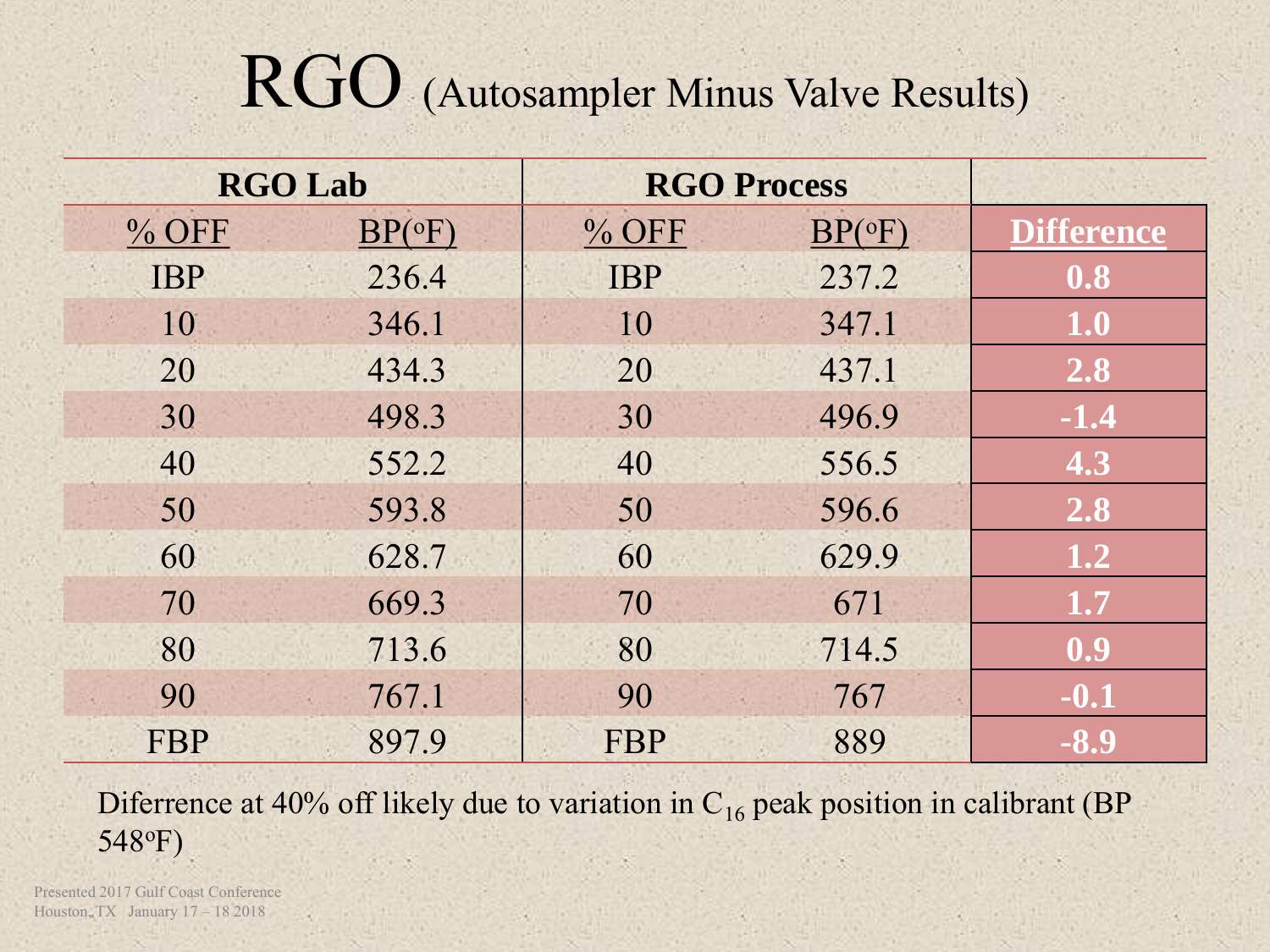#### 4 Samples, 8 Replicate Statistics (Lab and Process)

| Autsoampler <sup>o</sup> F |            |              |            |              |            | Valve <sup>o</sup> F |            |                    |            |              |            |              |            |              |            |              |
|----------------------------|------------|--------------|------------|--------------|------------|----------------------|------------|--------------------|------------|--------------|------------|--------------|------------|--------------|------------|--------------|
|                            |            | <b>LBD</b>   |            | <b>MBD</b>   |            | <b>HBD</b>           |            | Kero               | <b>LBD</b> |              | <b>MBD</b> |              | <b>HBD</b> |              | Kero       |              |
| $%$ OFF                    | <b>AVG</b> | <b>STDEV</b> | <b>AVG</b> | <b>STDEV</b> | <b>AVG</b> | <b>STDEV</b>         | <b>AVG</b> | <b>STDEV</b>       | <b>AVG</b> | <b>STDEV</b> | <b>AVG</b> | <b>STDEV</b> | <b>AVG</b> | <b>STDEV</b> | <b>AVG</b> | <b>STDEV</b> |
| <b>IBP</b>                 | 228.0      | 0.5          | 225.7      | 0.2          | 238.0      | 0.2                  | 224.8      | 0.3                | 228.3      | 2.4          | 225.1      | 3.5          | 239.9      | 0.3          | 227.1      | 0.5          |
| 5                          | 329.1      | 0.1          | 329.5      | 0.1          | 339.9      | 0.3                  | 292.5      | 0.1                | 329.0      | 0.2          | 329.3      | 0.7          | 341.4      | 0.4          | 292.7      | 0.3          |
| 10                         | 363.3      | 0.2          | 370.1      | 0.1          | 384.3      | 0.2                  | 319.4      | 0.1                | 364.8      | 0.6          | 370.1      | 1.0          | 383.6      | 0.1          | 318.6      | 0.2          |
| 15                         | 391.1      | 0.2          | 404.0      | 0.1          | 415.6      | 0.4                  | 333.0      | 0.1                | 391.9      | 0.3          | 404.9      | 1.4          | 416.9      | 0.5          | 331.8      | 0.3          |
| 20                         | 416.3      | 0.2          | 432.5      | 0.1          | 442.4      | 0.4                  | 345.5      | 0.0                | 417.5      | 0.2          | 432.9      | 1.5          | 440.6      | 0.3          | 343.6      | 0.2          |
| 25                         | 435.7      | 0.2          | 456.6      | 0.1          | 462.8      | 0.5                  | 353.6      | 0.1                | 435.9      | 0.2          | 453.2      | 0.7          | 461.0      | 0.6          | 351.8      | 0.4          |
| 30                         | 455.4      | 0.2          | 480.2      | 0.1          | 485.0      | 0.6                  | 362.8      | 0.1                | 451.4      | 0.1          | 475.5      | 0.8          | 479.7      | 0.3          | 360.6      | 0.3          |
| 35                         | 473.5      | 0.2          | 495.1      | 0.1          | 503.3      | 0.7                  | 373.3      | 0.1                | 469.7      | 0.1          | 490.5      | 1.5          | 498.6      | 0.5          | 370.9      | 0.3          |
| 40                         | 489.1      | 0.2          | 514.2      | 0.1          | 520.5      | 0.7                  | 384.4      | 0.1                | 481.9      | 0.1          | 511.6      | 1.1          | 516.4      | 0.5          | 382.2      | 0.5          |
| 45                         | 505.4      | 0.2          | 529.8      | 0.1          | 538.1      | 0.8                  | 389.3      | 0.1                | 500.4      | 0.3          | 529.6      | 1.0          | 538.8      | 0.7          | 386.4      | 0.4          |
| 50                         | 520.7      | 0.2          | 548.2      | 0.0          | 555.7      | 1.0                  | 398.8      | 0.1                | 515.8      | 0.3          | 548.6      | 0.5          | 559.0      | 0.6          | 396.0      | 0.5          |
| 55                         | 536.7      | 0.2          | 565.0      | 0.1          | 575.0      | 1.0                  | 409.2      | 0.1                | 536.6      | 0.4          | 567.0      | 0.9          | 575.1      | 0.4          | 406.5      | 0.5          |
| 60                         | 551.9      | 0.2          | 579.7      | 0.1          | 589.7      | 1.1                  | 419.0      | 0.1                | 554.9      | 0.7          | 581.4      | 0.9          | 591.8      | 0.6          | 416.4      | 0.6          |
| 65                         | 571.1      | 0.3          | 598.9      | 0.1          | 605.7      | 1.3                  | 425.7      | 0.1                | 573.2      | 0.4          | 600.7      | 0.3          | 608.6      | 0.7          | 422.2      | 0.5          |
| 70                         | 585.4      | 0.3          | 616.0      | 0.2          | 626.3      | 1.3                  | 436.2      | 0.1                | 587.7      | 0.6          | 619.4      | 0.9          | 627.2      | 0.5          | 431.8      | 0.7          |
| 75                         | 603.0      | 0.2          | 636.1      | 0.2          | 647.2      | 1.4                  | 447.6      | 0.1                | 604.3      | 0.7          | 639.8      | 0.9          | 649.4      | 0.5          | 442.1      | 0.6          |
| 80                         | 624.4      | 0.3          | 658.0      | 0.2          | 669.2      | 1.5                  | 458.4      | 0.1                | 625.8      | 0.5          | 661.7      | 1.0          | 671.7      | 0.6          | 451.5      | 0.4          |
| 85                         | 647.5      | 0.3          | 682.7      | 0.2          | 694.7      | 1.6                  | 471.2      | 0.1                | 649.6      | 0.7          | 686.2      | 1.2          | 696.1      | 0.7          | 463.9      | 1.3          |
| 90                         | 673.9      | 0.2          | 712.3      | 0.2          | 726.4      | 1.7                  | 488.9      | 0.1                | 675.8      | 1.7          | 715.2      | 1.0          | 730.1      | 1.2          | 479.8      | 0.7          |
| 95                         | 711.0      | 0.3          | 751.9      | 0.3          | 773.3      | 1.9                  | 511.3      | 0.1                | 714.9      | 1.9          | 755.0      | 1.9          | 775.9      | 2.0          | 504.2      | 3.2          |
| <b>FBP</b>                 | 793.1      | 1.3          | 828.6      | 1.1          | 856.2      | 2.3                  | 576.7      | 0.2                | 806.9      | 8.9          | 841.1      | 12.7         | 869.3      | 12.3         | 593.2      | 26.8         |
| Avg. St.<br><b>Dev</b>     |            | 0.3          |            | 0.2          |            | 1.0                  |            | $\boldsymbol{0.1}$ |            | 1.0          |            | 1.7          |            | 1.2          |            | 1.9          |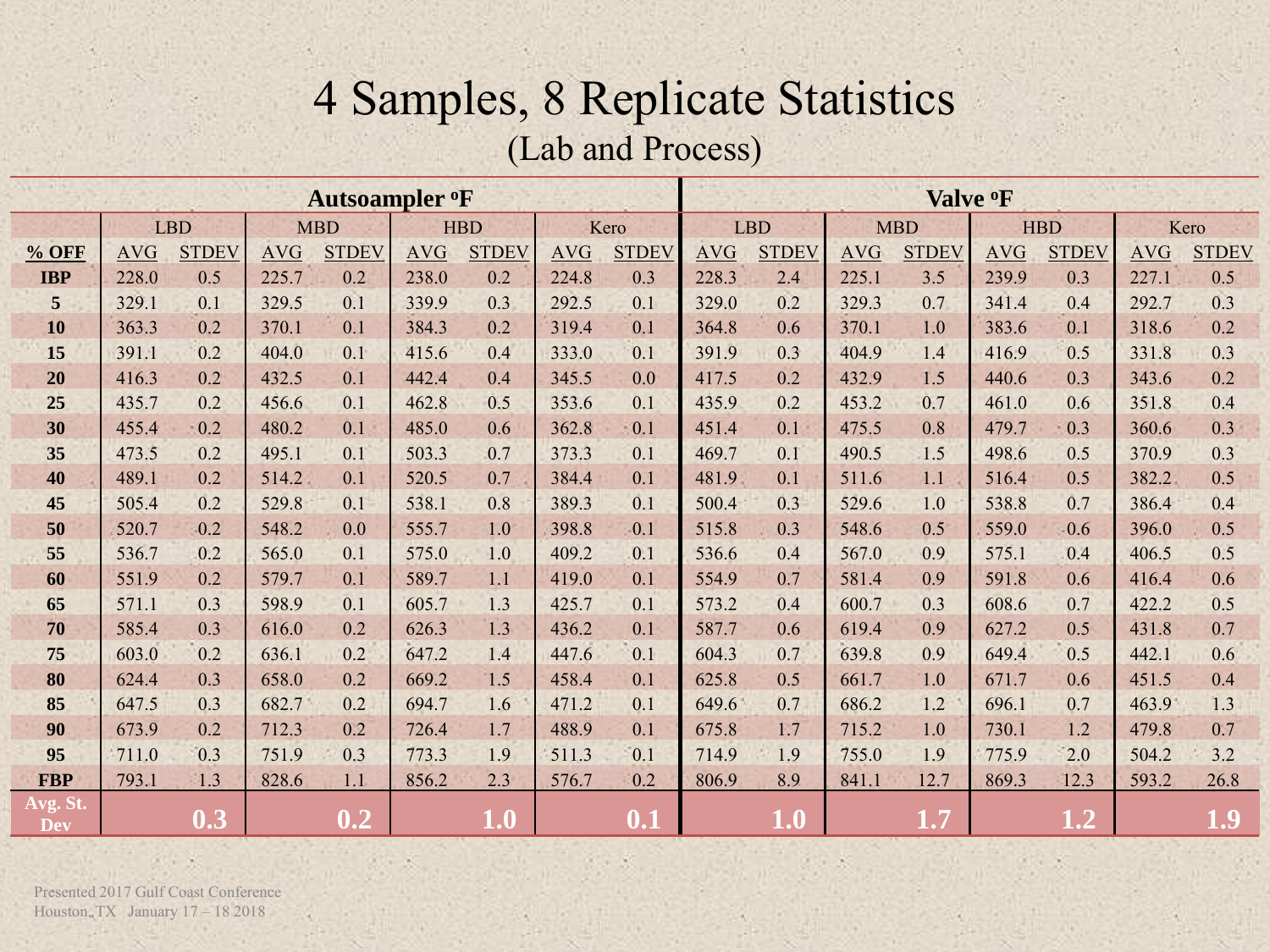#### 4 Sample, All 16 Replicates Pooled Statistics (Lab and Process)

| <b>Combined OF</b> |            |              |            |              |            |              |       |                  |  |  |
|--------------------|------------|--------------|------------|--------------|------------|--------------|-------|------------------|--|--|
|                    |            | <b>LBD</b>   |            | <b>MBD</b>   | <b>HBD</b> |              | Kero  |                  |  |  |
| $%$ OFF            | <b>AVG</b> | <b>STDEV</b> | <b>AVG</b> | <b>STDEV</b> | <b>AVG</b> | <b>STDEV</b> | AVG   | <b>STDEV</b>     |  |  |
| <b>IBP</b>         | 228.1      | 1.7          | 225.4      | 2.4          | 238.9      | 1.0          | 225.9 | 1.3              |  |  |
| $5\overline{)}$    | 329.0      | 0.2          | 329.4      | 0.5          | 340.7      | 0.8          | 292.6 | 0.3              |  |  |
| 10                 | 364.1      | 0.9          | 370.1      | 0.7          | 384.0      | 0.4          | 319.0 | 0.4              |  |  |
| 15                 | 391.5      | 0.5          | 404.4      | 1.1          | 416.2      | 0.8          | 332.4 | 0.6              |  |  |
| 20                 | 416.9      | 0.7          | 432.7      | 1.1          | 441.5      | 1.0          | 344.6 | 1.0              |  |  |
| 25                 | 435.8      | 0.2          | 454.9      | 1.8          | 461.9      | 1.1<br>×     | 352.7 | 1.0              |  |  |
| 30                 | 453.4      | 2.0          | 477.8      | 2.5          | 482.4      | 2.8          | 361.7 | 1.2              |  |  |
| 35 <sup>2</sup>    | 471.6      | 1.9          | 492.8      | 2.6          | 500.9      | 2.5          | 372.1 | 1.3              |  |  |
| 40                 | 485.5      | 3.8          | 512.9      | 1.5          | 518.4      | 2.2          | 383.3 | 1.2              |  |  |
| 45                 | 502.9      | 2.6          | 529.7      | 0.7          | 538.4      | 0.8          | 387.8 | 1.5              |  |  |
| 50                 | 518.3      | 2.6          | 548.4      | 0.4          | 557.3      | 1.9          | 397.4 | 1.5              |  |  |
| 55                 | 536.7      | 0.3          | 566.0      | 1.2          | 575.1      | 0.7          | 407.8 | 1.5              |  |  |
| 60                 | 553.4      | 1.6          | 580.5      | 1.1          | 590.8      | 1.4          | 417.7 | 1.4              |  |  |
| 65                 | 572.1      | 1.1          | 599.8      | 1.0          | 607.1      | 1.8          | 424.0 | 1.9              |  |  |
| 70                 | 586.6      | 1.3          | 617.7      | 1.8          | 626.8      | 1.1          | 434.0 | 2.3              |  |  |
| 75                 | 603.6      | 0.8          | 638.0      | 2.0          | 648.3      | 1.6          | 444.9 | 2.9              |  |  |
| 80                 | 625.1      | 0.8          | 659.8      | 2.1          | 670.4      | 1.7          | 454.9 | 3.6              |  |  |
| 85                 | 648.6      | 1.2          | 684.4      | 2.0          | 695.4      | 1.4          | 467.5 | 3.9              |  |  |
| 90                 | 674.9      | 1.5          | 713.7      | 1.6          | 728.3      | 2.4          | 484.3 | 4.7 <sup>°</sup> |  |  |
| 95                 | 712.9      | 2.4          | 753.5      | 2.1          | 774.6      | 2.3          | 507.8 | 4.3              |  |  |
| <b>FBP</b>         | 800.0      | 9.4          | 834.8      | 10.8         | 862.7      | 10.9         | 585.0 | 20.2             |  |  |
| Avg. Std. Dev.     |            | 1.8          |            | 1.9          |            | 1.9          |       | 2.7              |  |  |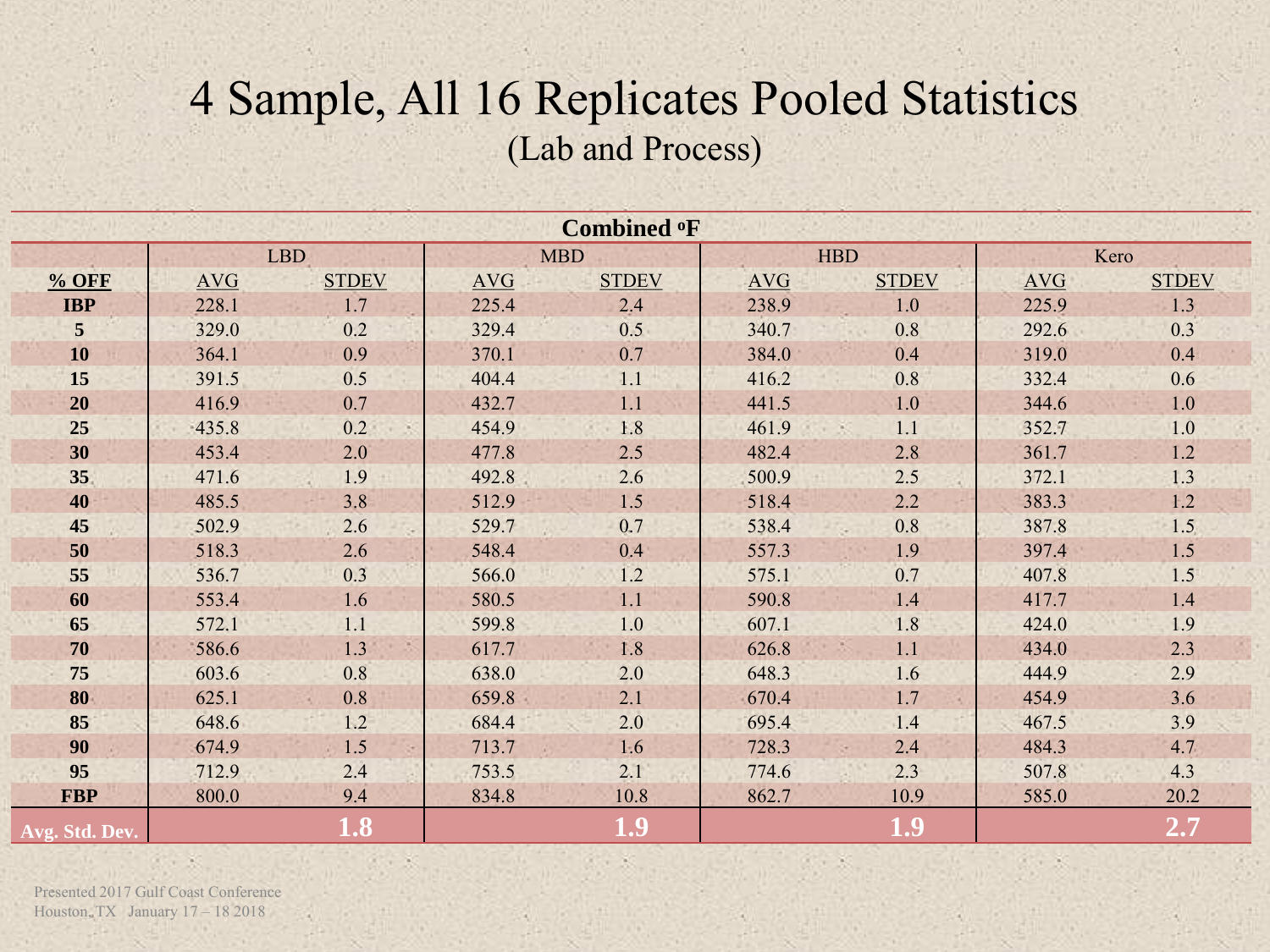#### Pooled Lab and Process Results Overlaid (Aligned and Normalized)

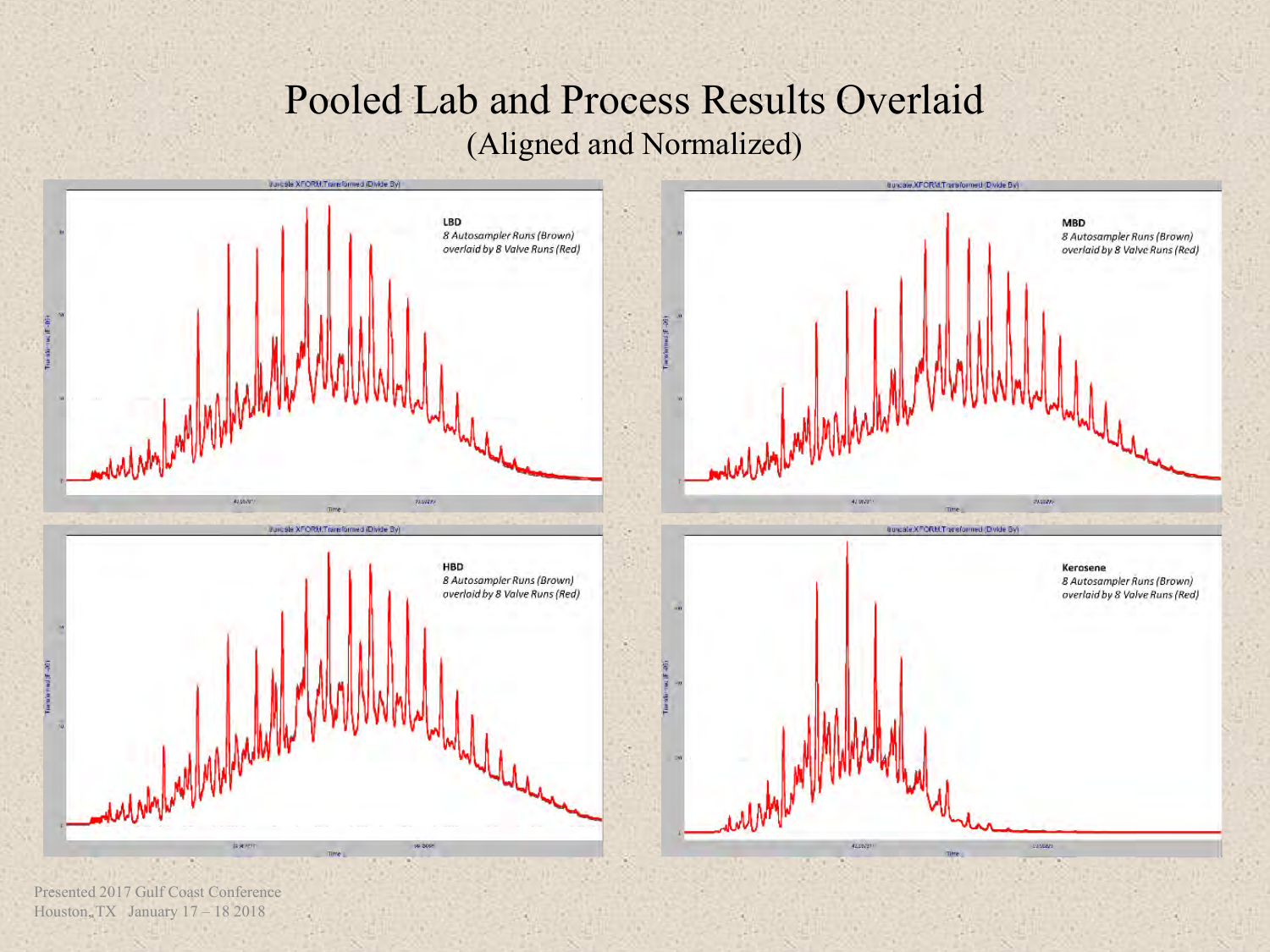#### Next Steps

With lab and process instruments giving equivalent results, significant total cycle time improvements can be made for product release, and process troubleshooting and improvement.

With measurement cycle times consistent with process control needs, the use of primary measurements with sensors, improves upon the control done with inferential devices.

Advanced statistical approaches can improve the robustness of these measurements. The 11:40 and 1:20 papers by Dr. Brian Rohrbach will discuss some of these points.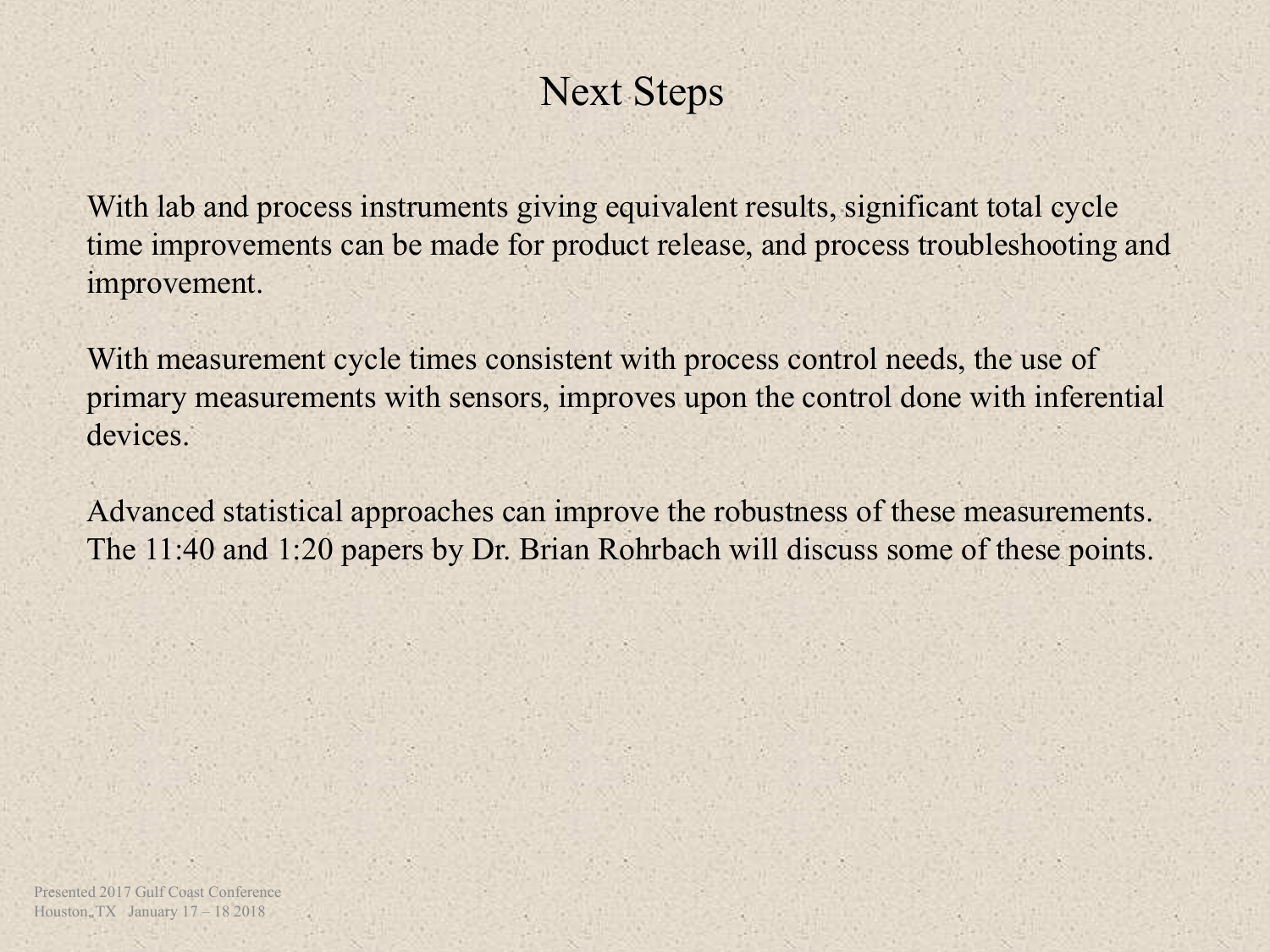# SimDis D7798: lab versus process

Laboratory – examples are 7 lab ILS samples overlaid



Presented 2017 Gulf Coast Conference Houston, TX January 17 – 18 2018

Slide courtesy Infometrix Dr. Brian Rohrback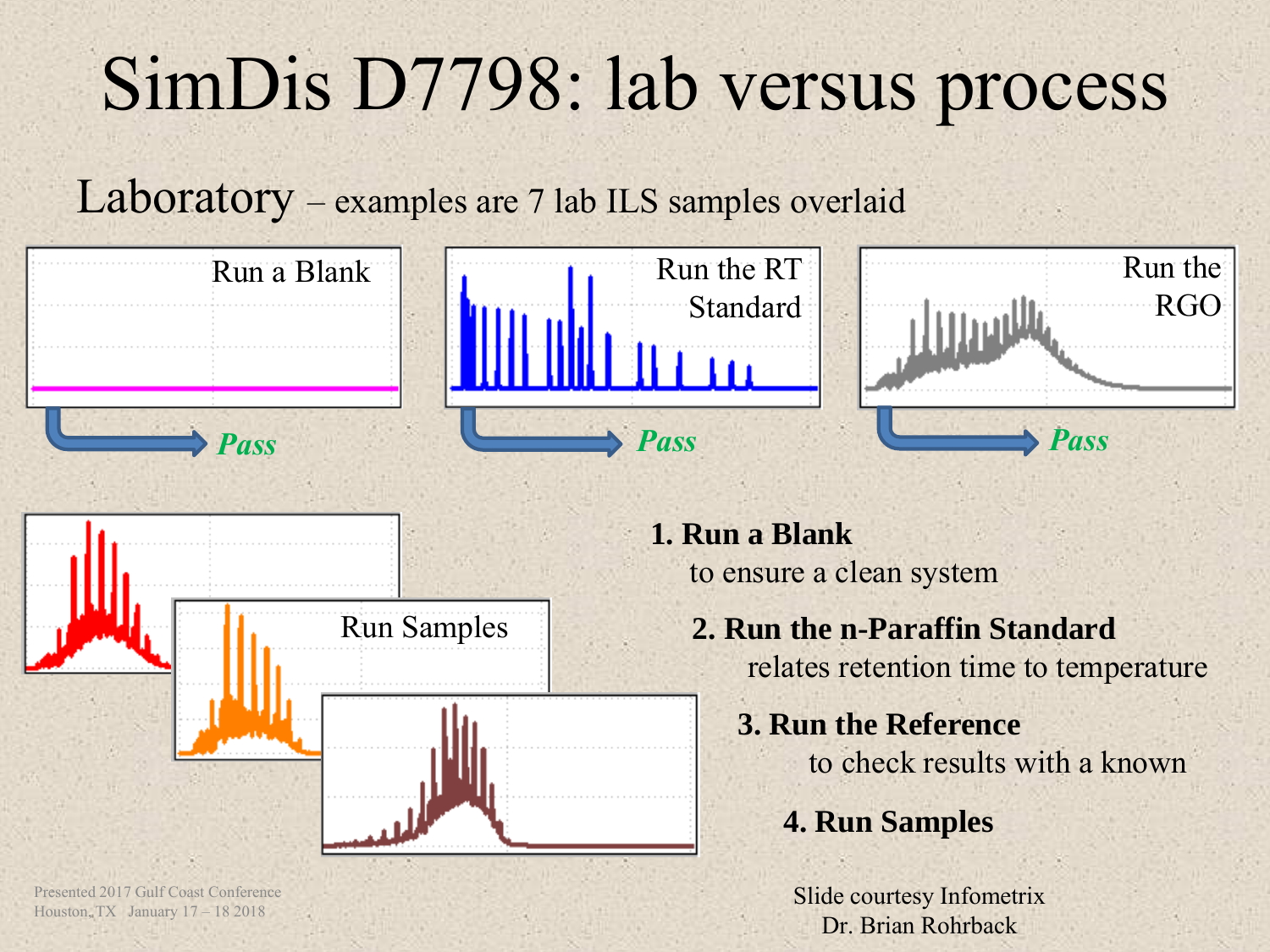# SimDis D7798: lab versus process

## On-Line **Chromatographic files from the laboratory**



*Pass*

*Use the Lab's RT Standard*



Presented 2017 Gulf Coast Conference Houston, TX January 17 – 18 2018

**1. Run a Blank** to ensure a clean system

> **2. Use the** *same* **n-Paraffin Standard** file from the run in the laboratory **3. Use the RGO or Process Sample** file as an alignment target

*Use the RGO as* 

*Alignment Target*

#### **4. Run Samples**

Slide courtesy Infometrix Dr. Brian Rohrback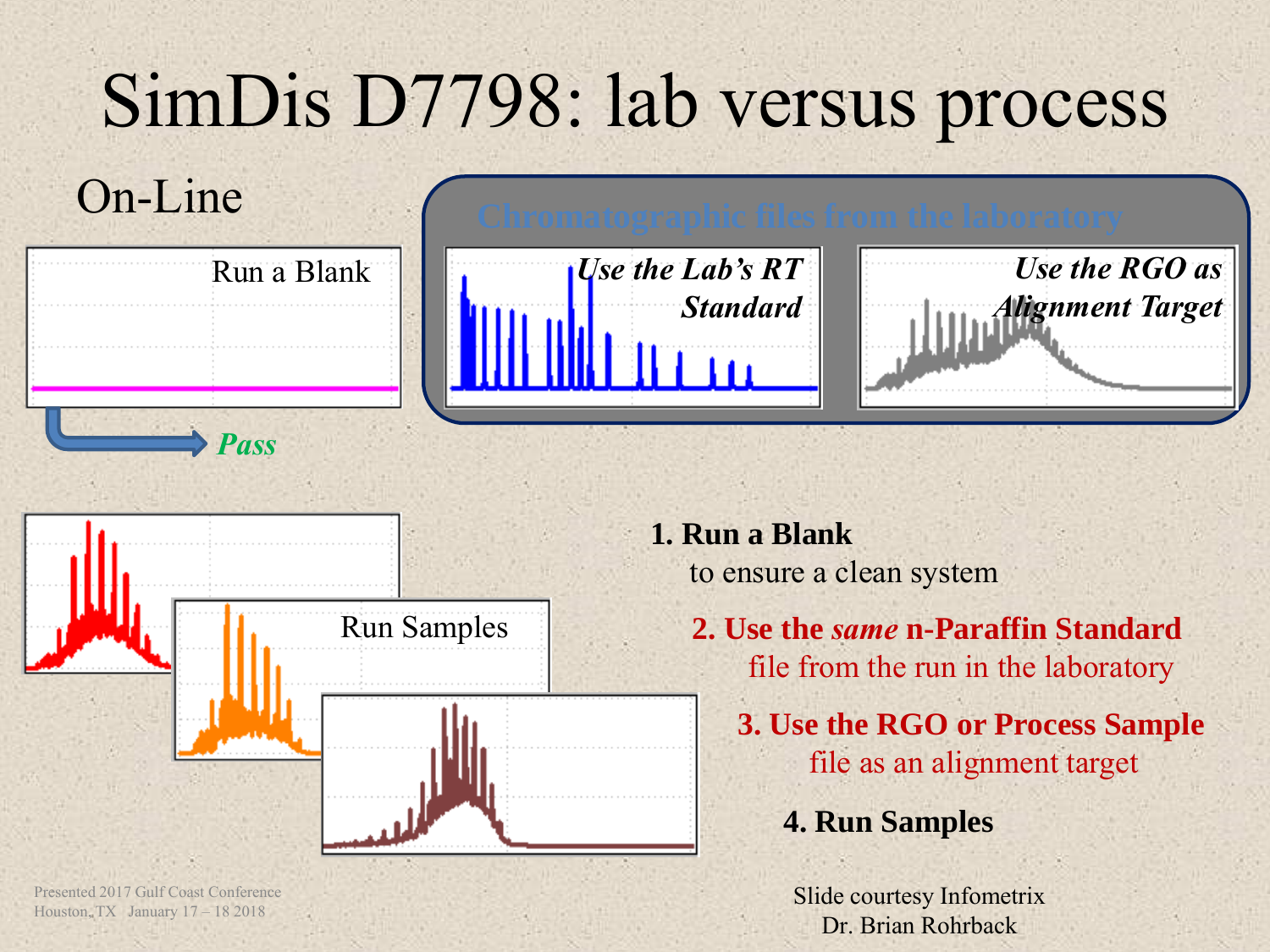Process and Lab GC's: Working Together

- The exact same GC core instrumentation and methods can be used in the lab and the process
- What does this mean?
	- Lab GC data can completely *eliminate* the need for time consuming, complex work and costly calibration standards used on process GC's
	- Can be used for on-line product release
	- The normal calibration process is: Blank $\rightarrow$ RTMIX $\rightarrow$ RGO
	- With chromatographic alignment, the process GC can be calibrated with ONLY ONE BLANK RUN using lab GC **data files.** That is, one can calibrate in one place and use that calibration in many places.